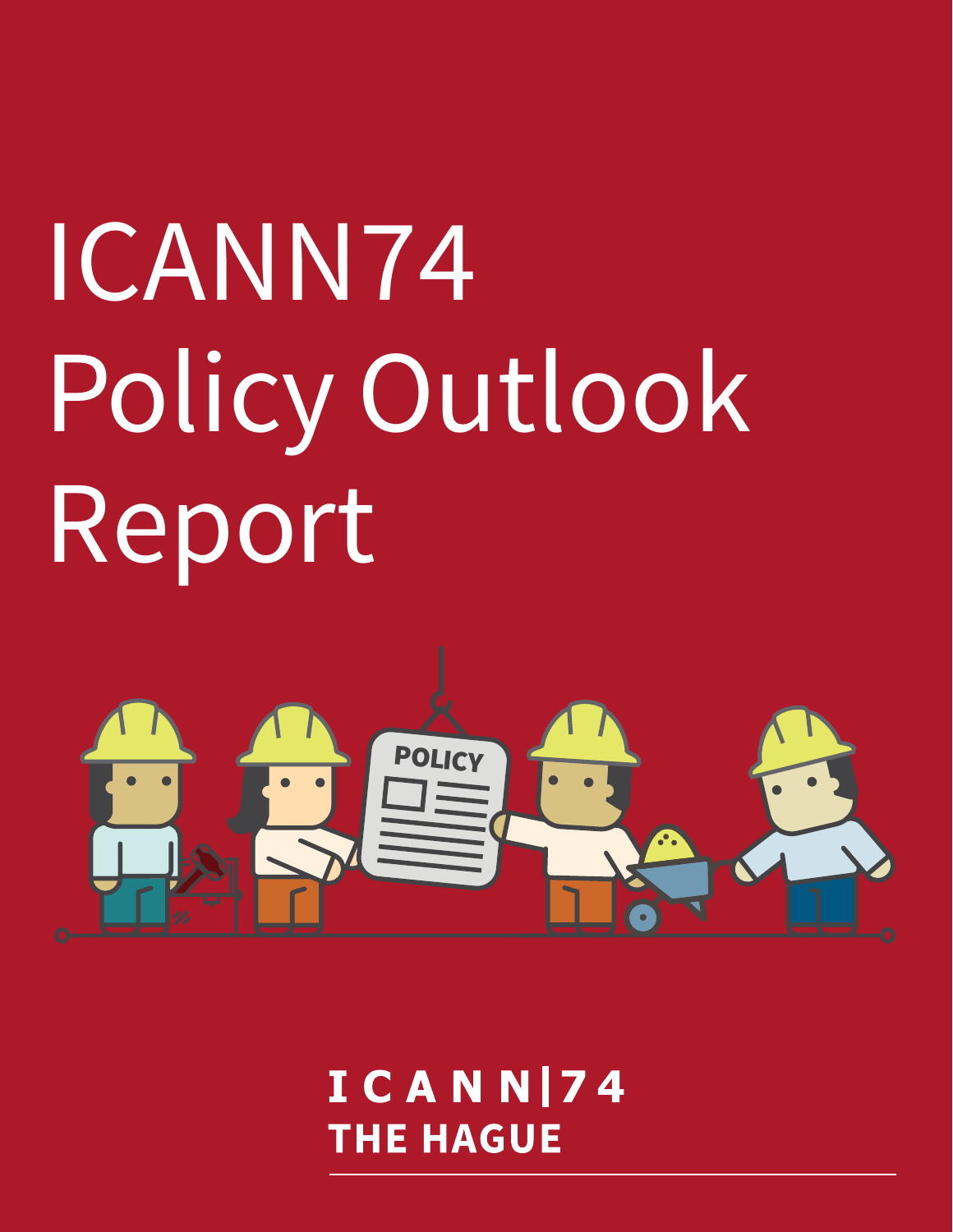# Table of **Contents**

|    | <b>03</b> Letter from David Olive                            |
|----|--------------------------------------------------------------|
|    | 04 Address Supporting Organization (ASO)                     |
|    | <b>05</b> Country Code Names Supporting Organization (ccNSO) |
|    | 09 Generic Names Supporting Organization (GNSO)              |
|    | 15 At-Large Advisory Committee (ALAC)                        |
|    | 17 Governmental Advisory Committee (GAC)                     |
|    | 19 Root Server System Advisory Committee (RSSAC)             |
|    | 20 Security and Stability Advisory Committee (SSAC)          |
| 21 | <b>Other Sessions</b>                                        |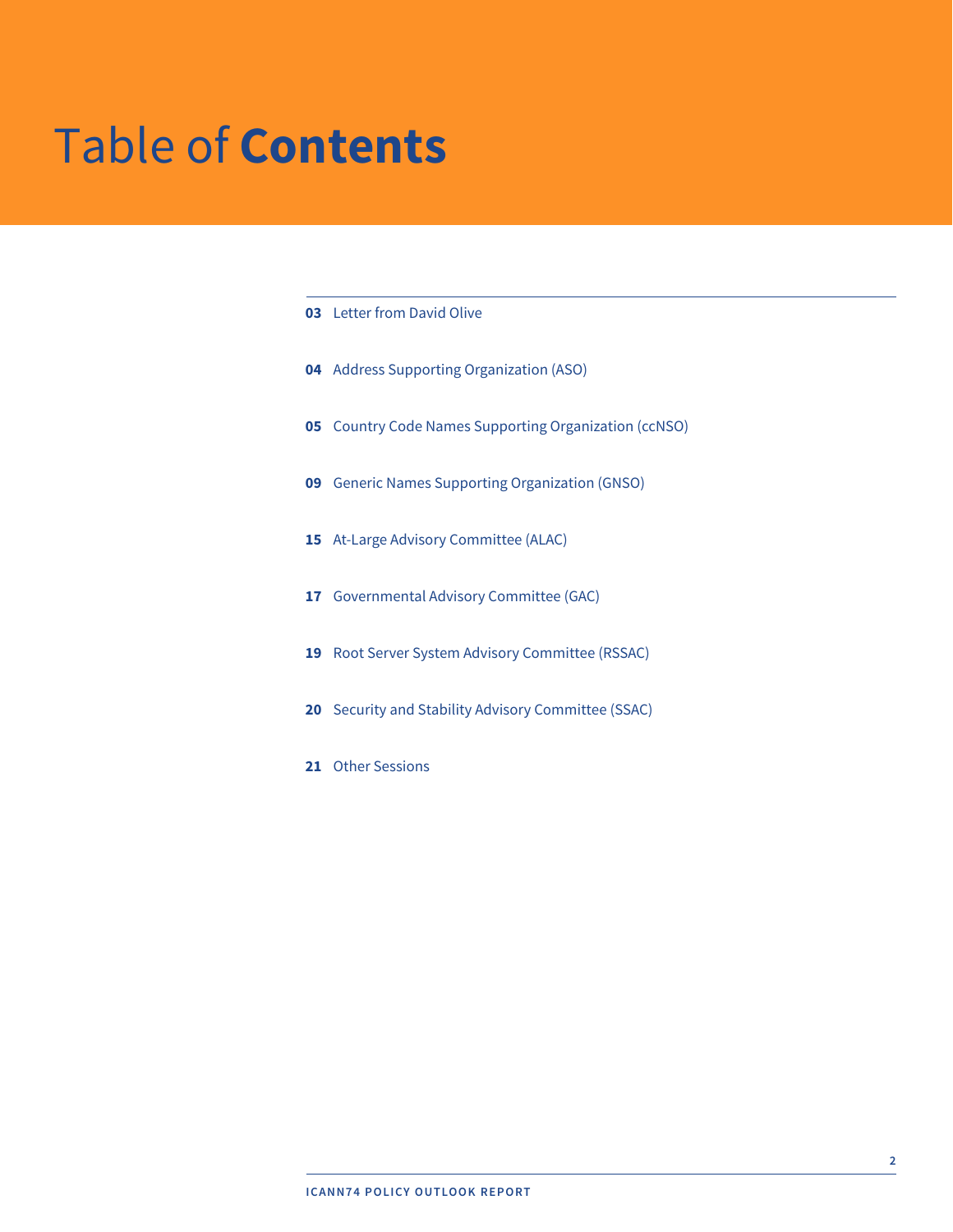# <span id="page-2-0"></span>Welcome to **ICANN74!**



Welcome to the ICANN74 Policy Forum in The Hague, Netherlands! This is the first time in more than two years that ICANN will come together in person. In preparation, I am pleased to present the ICANN74 Policy Outlook Report written by the Policy Development Support team. This report provides a high-level overview of the planned work and activities of the Supporting Organizations and Advisory Committees during ICANN74.

ICANN74 is the seventh Policy Forum. The Supporting Organizations and Advisory Committees have taken the lead in organizing the program for the four-day meeting. This meeting will feature discussions about more new generic top-level domains (gTLDs) and Internationalized Domain Names. The ICANN community will also consider the implications of privacy legislation and regulatory developments on access to gTLD registration data. In addition, there will be work sessions focused on the security, stability, and resiliency of the Domain Name System in light of emerging technologies. A selection panel will also announce the recipient of the ICANN Community Excellence Award.

A global community of stakeholders and participants with different backgrounds and points of view help coordinate and support the unique identifiers of the

Internet. The Internet functions for everyone because everyone is invited to help make it work. Consensus policies developed through the multistakeholder model are highly effective and have the greatest legitimacy.

Thank you to all of you for making the considerable commitment of time and effort to attend this meeting. No matter if you are an ICANN regular, an occasional participant, or a newcomer, I encourage you to actively engage in this Policy Forum.

Best regards,

**David Olive** Senior Vice President, Policy Development Support

Managing Director, Washington, D.C. Office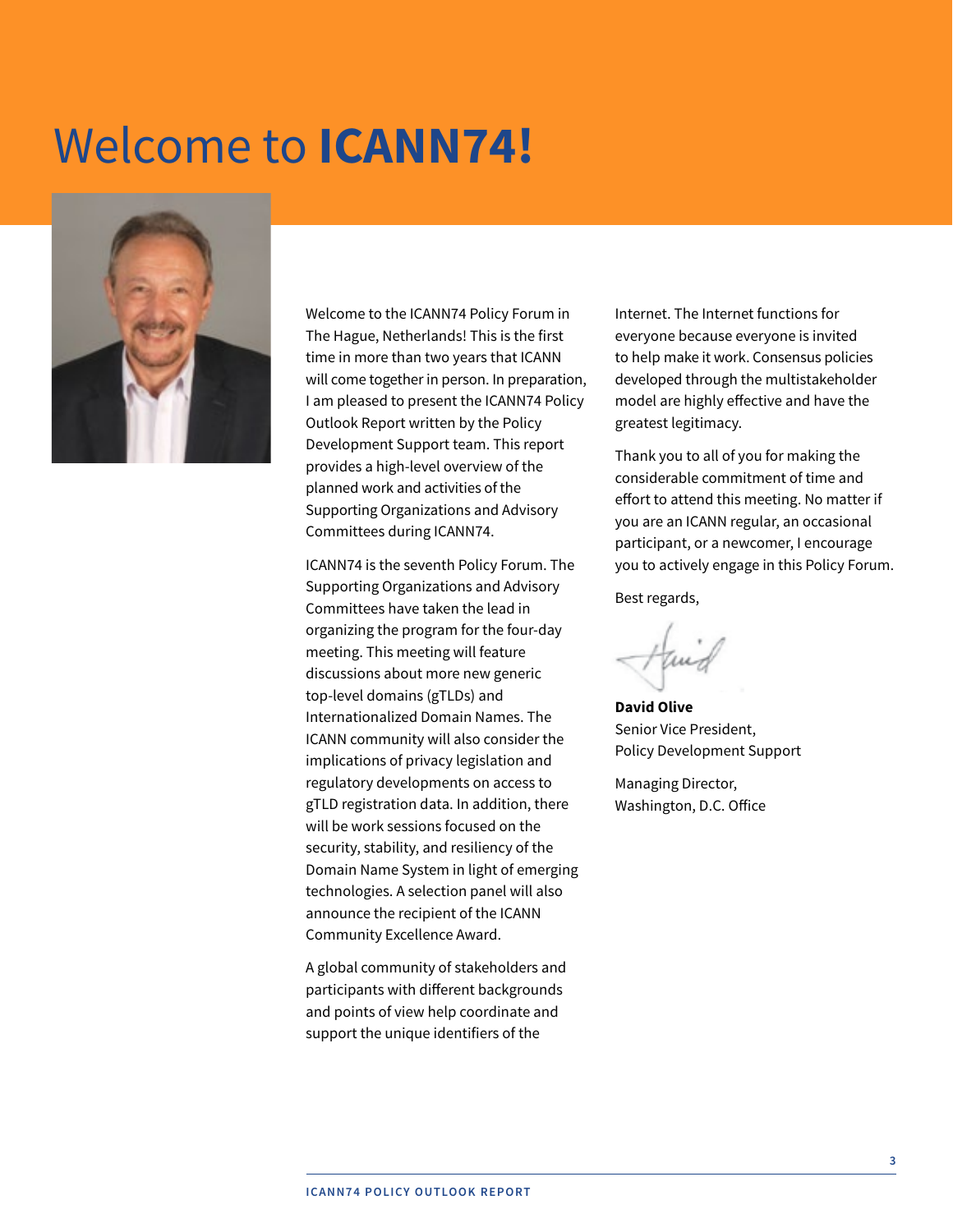<span id="page-3-0"></span>Although several members of the Internet number community will participate in sessions, the ASO will not be convening during ICANN74. The ASO conducts policy development work through Regional Internet Registry (RIR) meetings and **[mailing lists](https://www.nro.net/policy/regional/)**.

# **Background**

The ASO is defined in a **[2019 Memorandum of Understanding \(MoU\)](https://aso.icann.org/documents/memorandums-of-understanding/)**, affirming the relationship between the names and numbers communities. The purpose of the ASO is to review recommendations on global Internet Protocol address policy and to advise the ICANN Board. Global policies are defined in the ASO MoU as "Internet number resource policies that have the agreement of all RIRs, according to their policy development processes, and ICANN and require specific actions or outcomes on the part of the Internet Assigned Numbers Authority or any other external ICANN-related body in order to be implemented." The ASO ensures that the policy development process has been correctly followed in each RIR community:

- African Network Information Centre
- Asia Pacific Network Information Centre
- American Registry for Internet Numbers
- Latin American and Caribbean Internet Addresses Registry
- Réseaux IP Européens Network Coordination Centre

The **[ASO Address Council \(ASO AC\)](https://aso.icann.org/aso-ac/)** coordinates the global policy development work of the Internet number community and appoints members to the ICANN Board, the ICANN Nominating Committee, and other ICANN groups. The ASO AC consists of 15 members, three from each RIR.

ASO AC monthly teleconferences are open to observers. For more information, including the teleconference schedule, observer privileges, and remote participation details, visit the **[ASO AC website](https://aso.icann.org/aso-ac-teleconference-open-for-observers/)**.

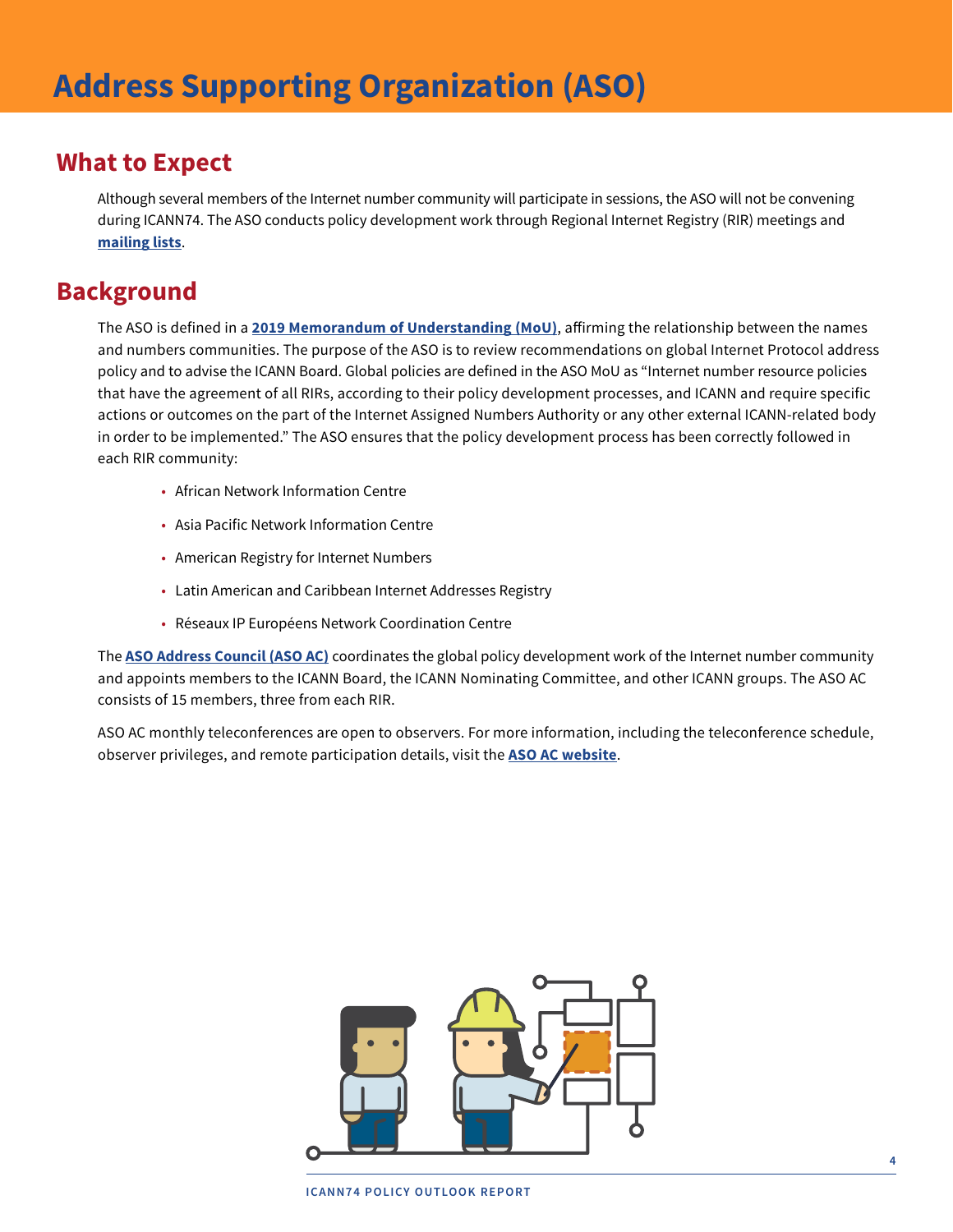<span id="page-4-0"></span>During the ccNSO sessions, the country code top-level domain (ccTLD) community and others with an interest in ccTLD-related matters will discuss and receive updates on topics relevant to ccTLD managers.

The ccNSO program begins on Monday, 13 June, with Tech Day. Tech Day is a workshop open to all ICANN community members with an interest in technical, operational, and security topics.

The ccNSO schedule will continue on Tuesday, 14 June, and start with a joint session of the ccNSO Council and the Generic Names Supporting Organization (GNSO) Council, followed by a ccNSO Policy Session, when two ccNSO policy development working groups will provide an update on their progress to date and seek input from the ccTLD community. On Wednesday, 15 June, during a ccNSO Governance Session, there will be a discussion on the need to introduce a general statement of interest procedure for the ccNSO and ccNSO Council conflict of interest arrangements. There will also be a discussion on the impact of the inclusion of Internationalized Domain Name (IDN) ccTLD managers as members of the ccNSO on existing rules and operating procedures. Finally, on Thursday, 16 June, ccTLD managers will share their experiences with Domain Name System (DNS) abuse, including priorities and approaches.

The third and fourth ccNSO policy development working groups will have their working sessions on Tuesday, 14 June. On Wednesday, 15 June, the Tech Working Group and Top-Level Domain Operations (TLD-OPS) Standing Committee and its security subgroup will all meet. On Thursday, 16 June, there will be a meeting of the Strategic and Operational Planning Committee. The ccNSO program will conclude with a ccNSO Council meeting.

The detailed ccNSO schedule, including a summary of the topics covered and remote participation details for ICANN74, is available on the **[ccNSO ICANN74 workspace](https://community.icann.org/display/ccnsowkspc/ICANN74+-+The+Hague+13-16+June)**.

# **Background**

The ccNSO is one of the three Supporting Organizations within ICANN. Created in 2003 for and by ccTLD managers, the ccNSO develops and recommends global policies, such as the retirement of ccTLDs, to the ICANN Board. The ccNSO provides a global platform to discuss topics and issues of concern, builds consensus and technical cooperation, and facilitates the development of voluntary best practices for ccTLD managers. Membership in the ccNSO is open to all ccTLD managers responsible for managing an ISO 3166-1 ccTLD.

The ccNSO is administered by the ccNSO Council, which consists of 18 councilors (15 elected by ccNSO members, three appointed by the ICANN Nominating Committee). The ccNSO councilors are actively involved in determining the work and direction of the ccNSO. Councilors manage the policy development process, lead and participate in **[various ccNSO](https://ccnso.icann.org/en/workinggroups)  [working groups](https://ccnso.icann.org/en/workinggroups)**, engage with the ICANN community on topical issues, and develop positions based on ICANN community feedback. The ccNSO Council meets regularly at ICANN Public Meetings and at monthly teleconferences. All ccNSO Council documents, minutes of meetings, resolutions, and discussions are published on the **[ccNSO website](https://ccnso.icann.org/en)**.

Consult the **[Quick Guide to the ccNSO](https://community.icann.org/pages/viewpage.action?pageId=66085237)** to learn more about its work and how it is organized. **[Subscribe](https://community.icann.org/display/ccnsowkspc/ccNSO+Newsletter)** to the ccNSO monthly newsletter to stay informed. Previous editions are available in the **[archive](https://community.icann.org/display/ccnsowkspc/ccNSO+Newsletter)**.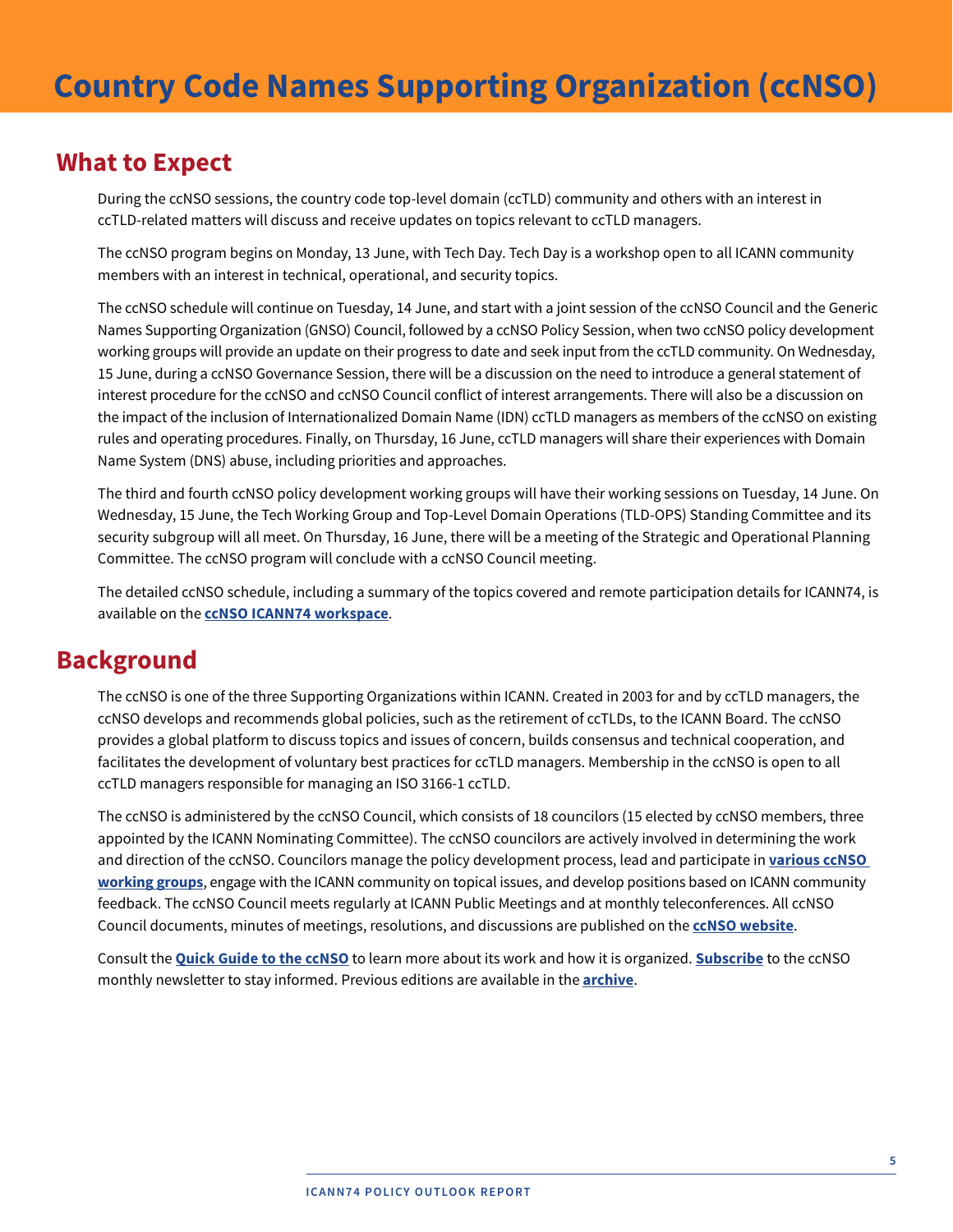# **Session Details**

*Session times provided in this report are in UTC+2. Please refer to the [ICANN74 schedule](https://74.schedule.icann.org/) for the most current information.*

Please refer to the **[ccNSO Members Meeting workspace](https://community.icann.org/display/ccnsowkspc/%28pre%29ICANN74+%7C+ccNSO+Members+Meeting)** for detailed agendas and more information.

#### **Tech Day**

Monday, 13 June | 13:15-17:30

Since 2006, **[Tech Day](https://community.icann.org/display/ccnsowkspc/vTech+Day+%7C+25+October+-+Agenda)** has been part of ICANN Public Meetings. It provides a forum for both experienced participants and newcomers to meet and to present and discuss technical and operational registry topics, security, and other DNS-related work. During ICANN74, Tech Day will focus on DNS Security Extensions, DNS abuse prevention and mitigation, and other topics.

#### **Joint Session: ccNSO and GNSO Councils**

Tuesday, 14 June | 09:00-10:00

During this joint session the ccNSO Council and the GNSO Council will discuss topics of common interest, including a discussion on what happens after policy recommendations are accepted by either council, policy development efforts for IDNs, the latest developments of Phase 2 of the GNSO Expedited Policy Development Process on the Temporary Specification for gTLD Registration Data, and finally, developments regarding DNS abuse.

#### **ccNSO Policy Update**

Tuesday, 14 June | 13:15-14:30

Two ccNSO PDP (ccPDP) working groups will provide an update on their progress to date and seek input on their proposals:

- **ccPDP3** | The goal of this PDP is to report on and recommend a policy for a review mechanism with respect to decisions pertaining to the delegation, transfer, revocation and retirement of the delegated top-level domains associated with the country codes assigned to countries and territories listed in the ISO 3166-1.
- **ccPDP4** | This PDP defines the criteria, process, and procedures for (de)selecting IDN ccTLDs associated with the country codes assigned to countries, territories, or other areas of geopolitical interest listed in the ISO 3166-1 standard. The results of this ccPDP4 will eventually replace the IDN ccTLD Fast Track Process.

#### **ccPDP3 Working Session**

Tuesday, 14 June | 15:00-16:00

The working group has identified which decisions should be subject to a review and explored the requirements for the review mechanism. The working group is now taking a deep dive into the various requirements and related topics. The group will hold a working session during ICANN74. The working group charter, work plan, and other relevant documents are available on its **[website](https://ccnso.icann.org/en/workinggroups/pdp-retirement.htm)** and **[workspace](https://community.icann.org/display/ccnsowkspc/Policy+Development+Process+%28ccPDP3%29+-+Review+Mechanism)**.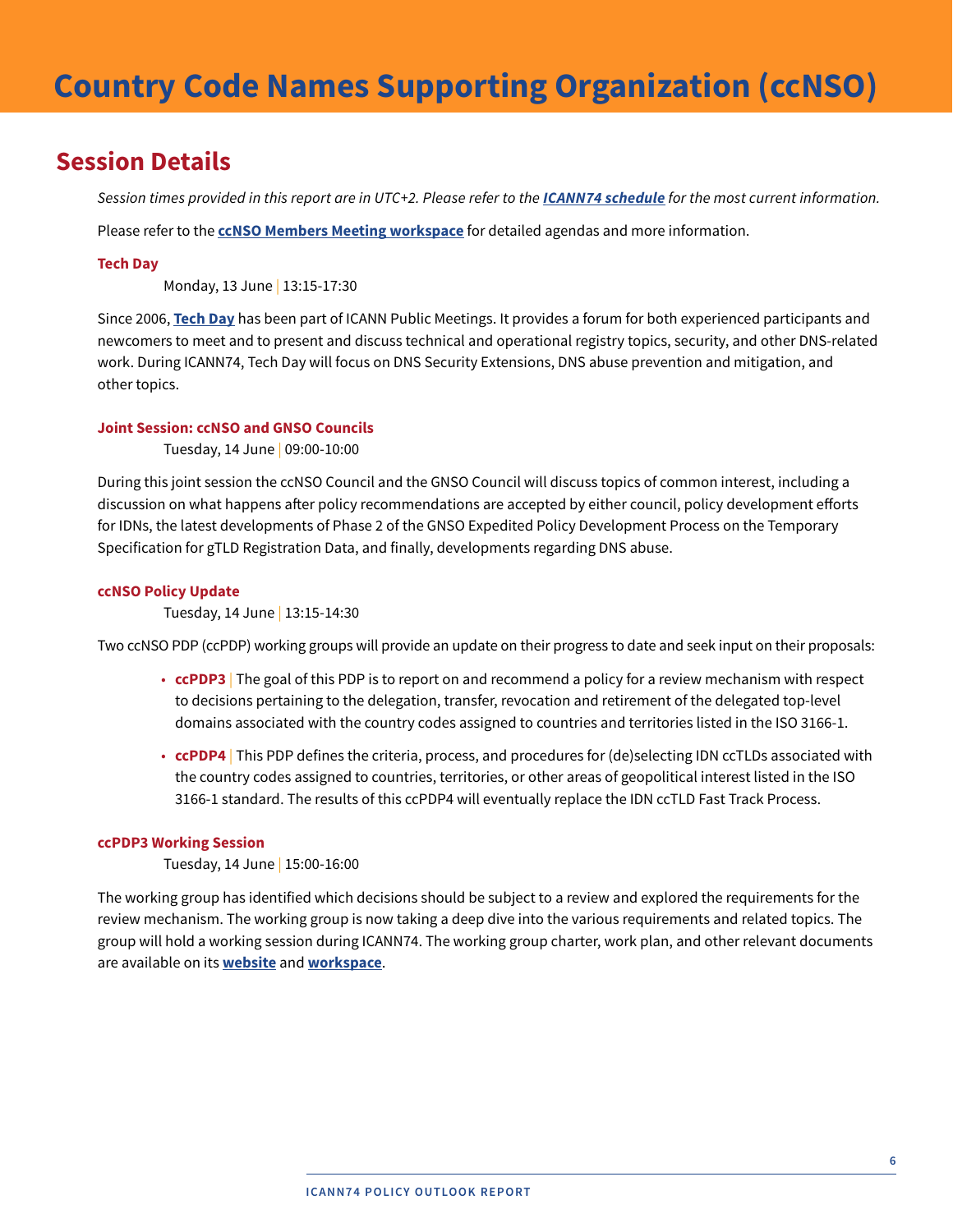#### **ccPDP4 Working Session**

Tuesday, 14 June | 16:30-17:30

The ccPDP4 Working Group completed its review and discussion of the 2013 policy proposals for the IDN ccTLD string selection process. The ccPDP4 consists of three subgroups: the variant management subgroup, the confusing similarity review subgroup, and the de-selection subgroup. By ICANN74, all subgroups will have completed their initial proposals, or will be in the final phases of doing so. During ICANN74, the working group will hold a working session to start the stress-testing of the draft policy recommendations to date. The working group charter, work plan, and other relevant documents are available on its **[website](https://ccnso.icann.org/en/workinggroups/idn-cctld-strings.htmups/pdp-retirement.htm)** and **[workspace](https://community.icann.org/display/ccnsowkspc/Policy+Development+Process+%28ccPDP4%29+-+%28de-%29selection+of+IDN+ccTLD+Strings)**.

#### **Technical Working Group**

Wednesday, 15 June | 15:00-16:00

Since 2006, the Technical Working Group has organized Tech Day, a workshop open to all ICANN community members with an interest in technical, operational, and security topics. The working group will discuss working methods and charter updates during ICANN74.

#### **TLD-OPS Standing Committee**

Wednesday, 15 June | 16:30-17:30

The Top-Level Domain Operations (TLD-OPS) Standing Committee is the oversight body of the **[TLD-OPS mailing list](https://ccnso.icann.org/en/resources/tld-ops-secure-communication.htm)**. The purpose of the standing committee is to govern the daily operation of the TLD-OPS email list and, when necessary, to develop and implement progress plans for future improvements and developments of the TLD-OPS email list, including its ecosystem. TLD-OPS is the incident response community for and by ccTLDs and brings together those who are responsible for the overall security and stability of their ccTLD. The goal of the TLD-OPS community is to enable ccTLD operators worldwide to collaboratively strengthen their incident response capabilities.

During ICANN74, the TLD-OPS Standing Committee will have a meeting with its security subcommittee. They will review progress to date, action items, and refine its strategy. The security subcommittee will discuss its effectiveness since its formation and if any changes or improvements are needed.

#### **Governance of the ccNSO**

Wednesday, 15 June | 10:30-12:00

The focus of the ICANN74 governance session will be on ccNSO statement of interest and conflict of interest processes. Based on feedback from this session, the subteam of the ccNSO Guidelines Review Committee will develop proposals for consideration by the ccNSO Council and ccNSO membership. In addition, there will be a discussion on how the inclusion of IDN ccTLD managers as members of the ccNSO will impact existing rules and operating procedures.

#### **ccNSO Strategic and Operational Planning Committee**

Thursday, 16 June | 09:00–10:00

The aim of the committee is to coordinate, facilitate, and increase the participation of ccTLD managers in the strategic and operational planning related budgetary processes of ICANN and Public Technical Identifiers (PTI). The ccNSO Council and individual ccTLD managers, collectively or individually, will be invited to support the position or input of the committee. Membership in the committee is open to all ccTLD managers (whether members or nonmembers of the ccNSO). The committee may submit a relevant Rejection Action Petition against the ICANN and Internet Assigned Numbers Authority (IANA) budgets or their strategic and operating plans. During ICANN74, the SOPC will review and discuss with the ccTLD community the goal, scope, and method of ccNSO input into ICANN strategic and operational planning processes.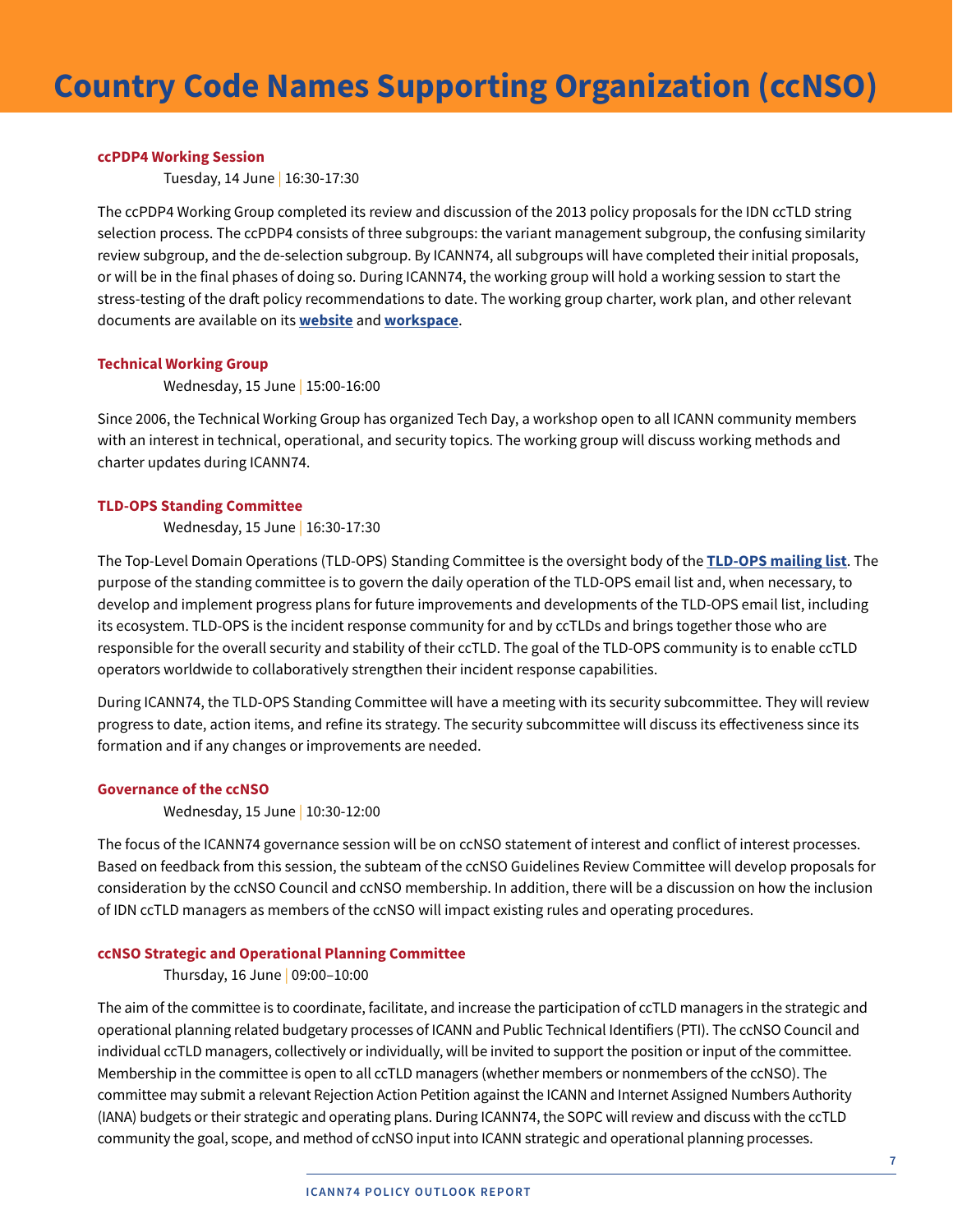#### **DNS Abuse**

Thursday, 16 June | 10:30-12:00

This session informs the ICANN community on the views of ccTLDs from different geographical regions on DNS abuse. What are their top priorities? What do they do to mitigate DNS abuse? The session serves as useful input for the ccNSO DNS Abuse Standing Committee, which is the core of the ccTLD-driven process around DNS abuse. In keeping with the nature of the ccNSO, the purpose of the committee is not to formulate any policy or standards, recognizing that policy development in this area is out of scope of the ccNSO policy remit. The overarching purpose is to raise understanding and awareness of the issues pertaining to DNS abuse, promote open and constructive dialogue, and ultimately to assist ccTLD managers in their efforts to mitigate the impact of DNS abuse.

#### **ccNSO Council**

Thursday, 16 June | 13:15-14:30

Topics the ccNSO Council will discuss will be made available on the **[ccNSO Council workspace](https://community.icann.org/display/ccNSOCWS/June+2022+-+@ICANN74)** closer to the meeting.

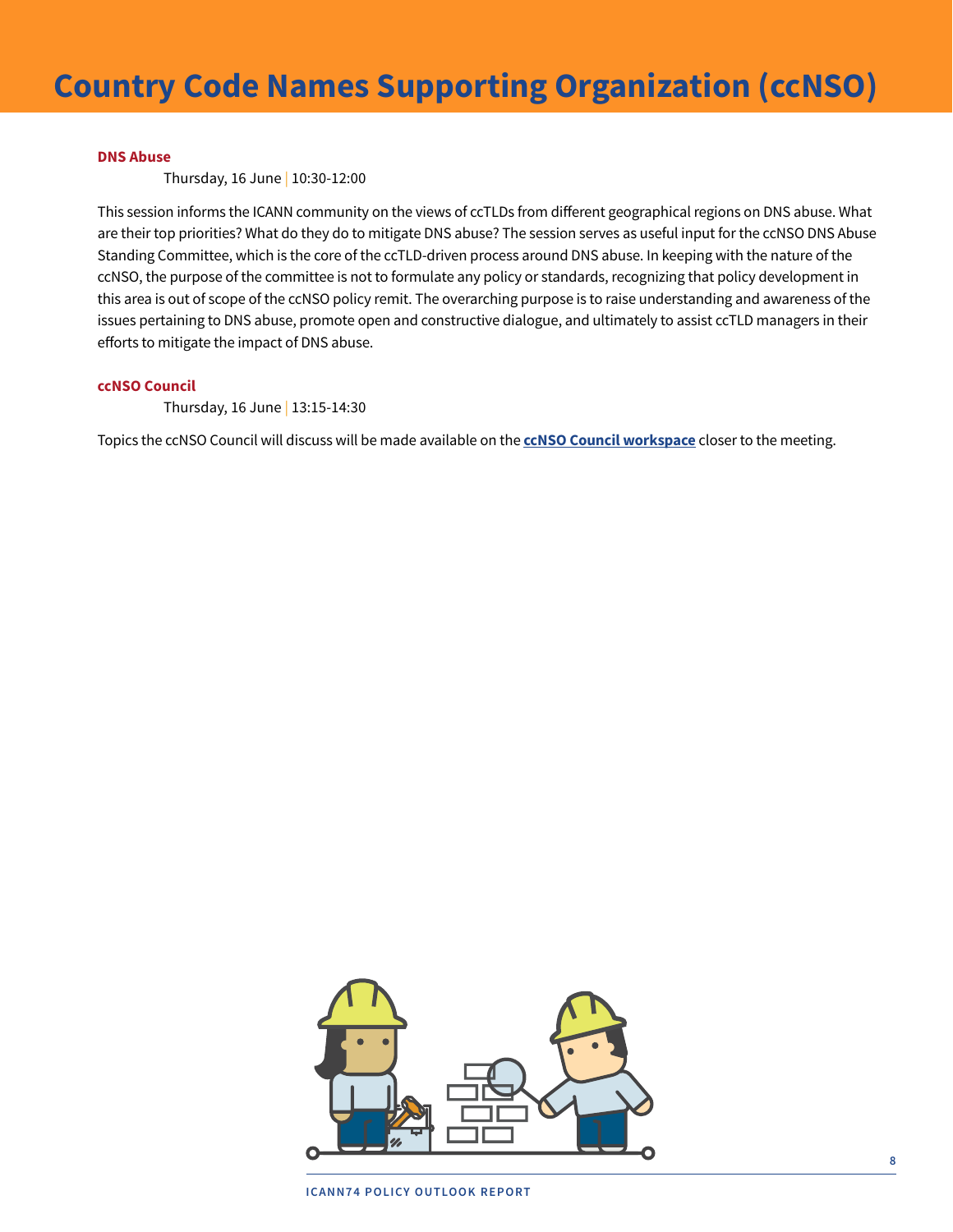<span id="page-8-0"></span>The GNSO is the policymaking body responsible for generic top-level domains (gTLDs). Its members include representatives from gTLD registries, ICANN-accredited registrars, intellectual property interests, Internet service and connectivity providers, businesses, and noncommercial interests. The GNSO brings together these different stakeholders and other parts of the ICANN community to develop gTLD policy recommendations using a multistakeholder process driven by working groups and teams.

The GNSO Council will make progress on several policy development initiatives during ICANN74:

- The Transfer Policy Review Policy Development Process (PDP) Working Group will meet during ICANN74 to gather input on some of the topics within its charter.
- The Expedited Policy Development Process for Internationalized Domain Names (EPDP-IDNs) Working Group will hold two ICANN74 sessions to make progress on its deliberations of charter questions.
- The gTLD Registration Data Accuracy Scoping Team is planning a session during ICANN74 and is expected to deliver two assignments to the GNSO Council.
- The GNSO Council small team on DNS abuse is planning to share its analysis of inputs received and discuss potential next steps during ICANN74.

In addition, there are several recent developments regarding ICANN Board consideration of outputs from GNSO policy development efforts:

- The GNSO Council formed a small team to review the **[Operational Design Assessment \(ODA\)](https://www.icann.org/en/announcements/details/icann-delivers-operational-design-assessment-of-ssad-recommendations-25-1-2022-en)**, which ICANN org developed to support ICANN Board consideration of the recommendations from Phase 2 of the EPDP on the Temporary Specification for gTLD Registration Data (EPDP-TempSpec).
- ICANN org is conducting an **[Operational Design Phase \(ODP\)](https://www.icann.org/subpro-odp)** to deliver an ODA on the outputs produced by the New gTLD Subsequent Procedures (SubPro) PDP.
- The ICANN Board approved the Phase 2A recommendations of EPDP-TempSpec.

As part of its ongoing efforts to manage projects that the GNSO Council has in its **[pipeline](https://community.icann.org/display/gnsocouncilmeetings/Action+Decision+Radar)**, the GNSO Council launched a pilot project called the Framework for Continuous Improvement Oversight and Implementation. The objective of the pilot project is to test a framework that would allow for the continuous scoping and execution of projects that are focused on GNSO structural, procedural, and process improvements, distinct from policy work. The pilot project initially focused on a review of the GNSO statement of interest requirements and a review of the existing working group self-assessment model. The pilot project has since been extended to address work items directed to the GNSO Council in relation to Work Stream 2 recommendations from the Cross-Community Working Group on Enhancing ICANN Accountability.

During ICANN74, the GNSO Council will hold a meeting on Wednesday, 15 June 2022, and a wrap-up session on Thursday, 16 June 2022. The GNSO Council will also hold bilateral sessions with the Governmental Advisory Committee (GAC) and the Country Code Names Supporting Organization (ccNSO).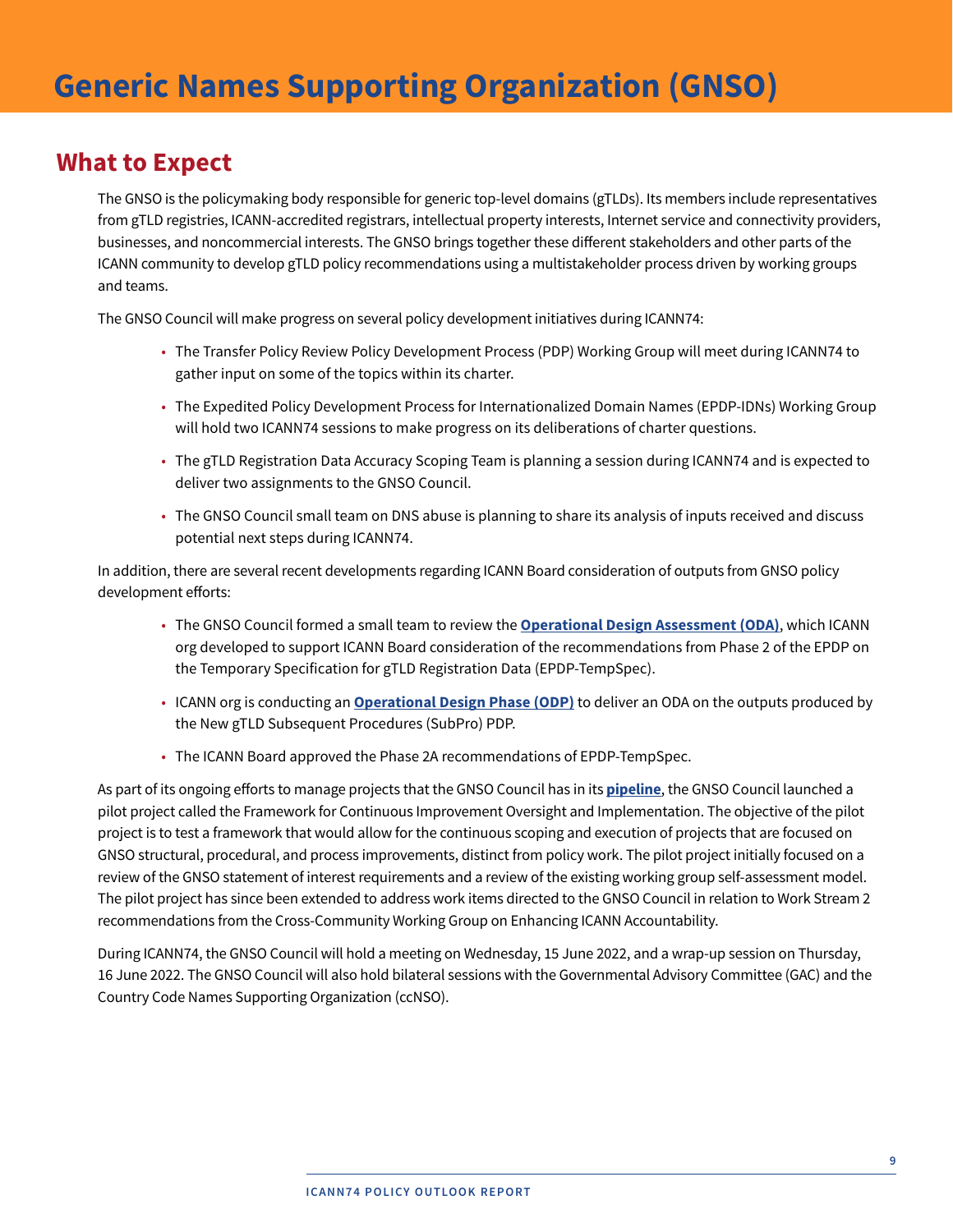# **Background**

#### **Transfer Policy Review PDP**

Following receipt and review of the ICANN org Transfer Policy Status Report, the GNSO Council established a Transfer Policy Review Scoping Team, which provided an Initial Scoping Paper in April 2020. A Preliminary Issue Report for a PDP was published for Public Comment on 12 October 2020, with an updated Final Issue Report submitted to the GNSO Council on 12 January 2021.

On 18 February 2021, the GNSO Council initiated the two-phase Transfer Policy Review PDP. The PDP will determine if changes to the policy are needed to improve the ease, security, and efficacy of inter-registrar and inter-registrant transfers. As recommended in the Final Issue Report, the PDP will address the following topics in sequence:

- The Gaining and Losing Forms of Authorization, AuthInfo Codes, and NACKing transfers (Phase 1A)
- The change of registrant (Phase 1B)
- The transfer emergency action contact and reversing inter-registrar transfers, Transfer Dispute Resolution Policy, and ICANN-approved transfers (Phase 2)

The GNSO Council adopted the PDP working group charter on 24 March 2021. According to PDP 3.0, the working group adopted a representative model with set criteria and expectations for their members and chairs. With the chair identified and the membership established, the working group met for the first time on 14 May 2021.

The working group will hold one session during ICANN74 on Monday, 13 June 2022. During the session, the working group will discuss topics within its charter and seek broader input. It is preparing to publish its Initial Report on the Phase 1A topics for Public Comment shortly after ICANN74. Please refer to the working group's **[workspace](https://community.icann.org/display/TPRPDP)** for more information.

#### **EPDP-IDNs**

The October 2020 Final Report of the IDN Scoping Team recommended an EPDP as the desired approach to address work related to IDN policy. In November 2020, the GNSO Council launched a call for volunteers to develop a draft charter and an initiation request for the EPDP-IDNs. In developing the EPDP-IDNs charter, the drafting team built on the existing body of work related to IDNs, such as IDN-related recommendations from the GNSO New gTLD Subsequent Procedures PDP, IDN variant TLD implementation, and recommendations for the Technical Utilization of the Root Zone Label Generation Rules (RZ-LGR).

On 10 May 2021, the drafting team submitted its deliverables to the GNSO Council for its consideration. The EPDP-IDNs is expected to provide the GNSO Council with policy recommendations on:

- The definition of all gTLDs and the management of variant labels
- How the IDN Implementation Guidelines should be updated

On 20 May 2021, the GNSO Council approved the initiation request for the EPDP-IDNs and adopted its charter. The EPDP-IDNs Working Group held its first meeting on 11 August 2021.

By the end of May 2022, the working group completed its first pass of substantive deliberations on Group 1 charter questions related to the definition of all gTLDs using the RZ-LGR. It also completed the initial deliberation of seven out of nine charter questions in Group 2, which is related to the "same entity" principle at the top-level.

Currently, the working group is proceeding with its initial deliberations on Group 3 charter questions regarding the impact of variant implementation on the evaluation, objection, string contention, and other New gTLD Program processes.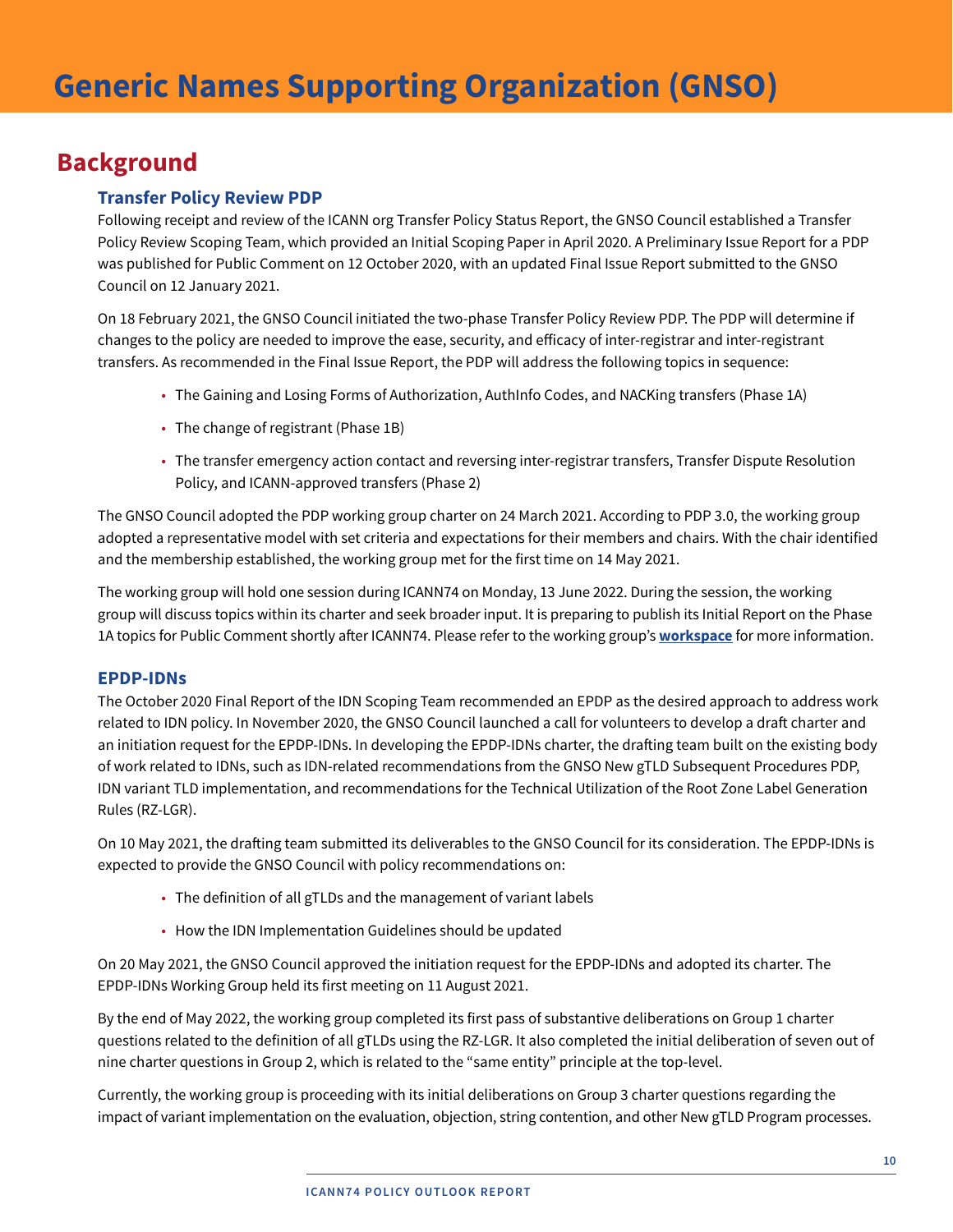To facilitate its deliberations, the working group is conducting outreach activities to seek critical input externally, such as a survey among Arabic and Chinese gTLD registry operators and a consultation with Chinese, Japanese, and Korean Generation Panels. A small group within the EPDP has also been formed to tackle string similarity review related deliberations.

The working group will conduct two working sessions during ICANN74: one on Monday, 13 June 2022, and another on Wednesday, 15 June 2022. During the sessions, it will discuss topics within its charter and seek broader input. Please refer to the working group's **[workspace](https://community.icann.org/display/epdpidn)** for more information.

#### **gTLD Registration Data Accuracy Scoping Team**

The GNSO Council adopted the formation and instructions of the gTLD Registration Accuracy Scoping Team during its meeting on 22 July 2021. The scoping team has been tasked to consider a number of accuracy-related aspects such as current enforcement and reporting, measurement of accuracy, and effectiveness. These considerations are expected to help inform its deliberations on whether any changes are recommended to the GNSO Council to improve accuracy levels and how these changes would be developed (e.g., A recommendation to change existing contractual requirements may necessitate a PDP or change through contractual negotiations).

The scoping team commenced its deliberations in October 2021, focusing its efforts on the assignments that the GNSO Council provided in its instructions. Following its review of the index of relevant resources, the scoping team has been working on assignments 1 (enforcement and reporting) and 2 (measurement of accuracy), including a number of proposals to measure the state of accuracy. The scoping team has explored a number of proposals but has limited its focus to those proposals that do not involve access to gTLD registration data.

The ICANN Board directed ICANN org to develop scenarios for how ICANN org could obtain legitimate access to gTLD registration data to confirm accuracy that could be tested with the European Data Protection Board (EDPB). The EDPB response is expected to help inform scoping team consideration of proposals that do involve access to registration data. Additional data gathered is expected to help inform its deliberation on assignment 3 (effectiveness) and assignment 4 (impact and improvements).

The Accuracy Scoping Team will conduct one session during ICANN74 on Tuesday, 14 June 2022, to make progress on its assignments. Please refer to the scoping team's **[workspace](https://community.icann.org/display/AST)** for more information.

#### **DNS Abuse Small Team**

During ICANN72, the GNSO Council agreed to initiate a small team on DNS abuse and, subsequently, the small team received an assignment form from the GNSO Council. It captured the numerous ICANN community efforts already underway focusing on DNS abuse but sought to focus attention on the narrow question of whether there are DNS abuse issues that are inadequately mitigated and should be best addressed through policy development.

The small team began meeting in February 2022. As a first step, it requested ICANN community groups to articulate what DNS abuse problem(s) exist that specifically require policy development. The small team received input from the At-Large Advisory Committee, the GAC, the Security and Stability Advisory Committee, the DNS Abuse Institute, and a number of GNSO stakeholder groups and constituencies. During this time, the small team also reached out to ICANN Contractual Compliance with a number of questions and the intent to better understand the landscape of contractual enforcement of DNS abuse-related provisions.

The small team is expected to conduct one working session on Thursday, 16 June 2022. It is expected to discuss its analysis of ICANN community input received and potentially proposed next steps for GNSO Council consideration. Please refer to the team's **[workspace](https://community.icann.org/display/gnsocouncilmeetings/2021-2022+GNSO+Council+Active+Small+Teams)** for more information.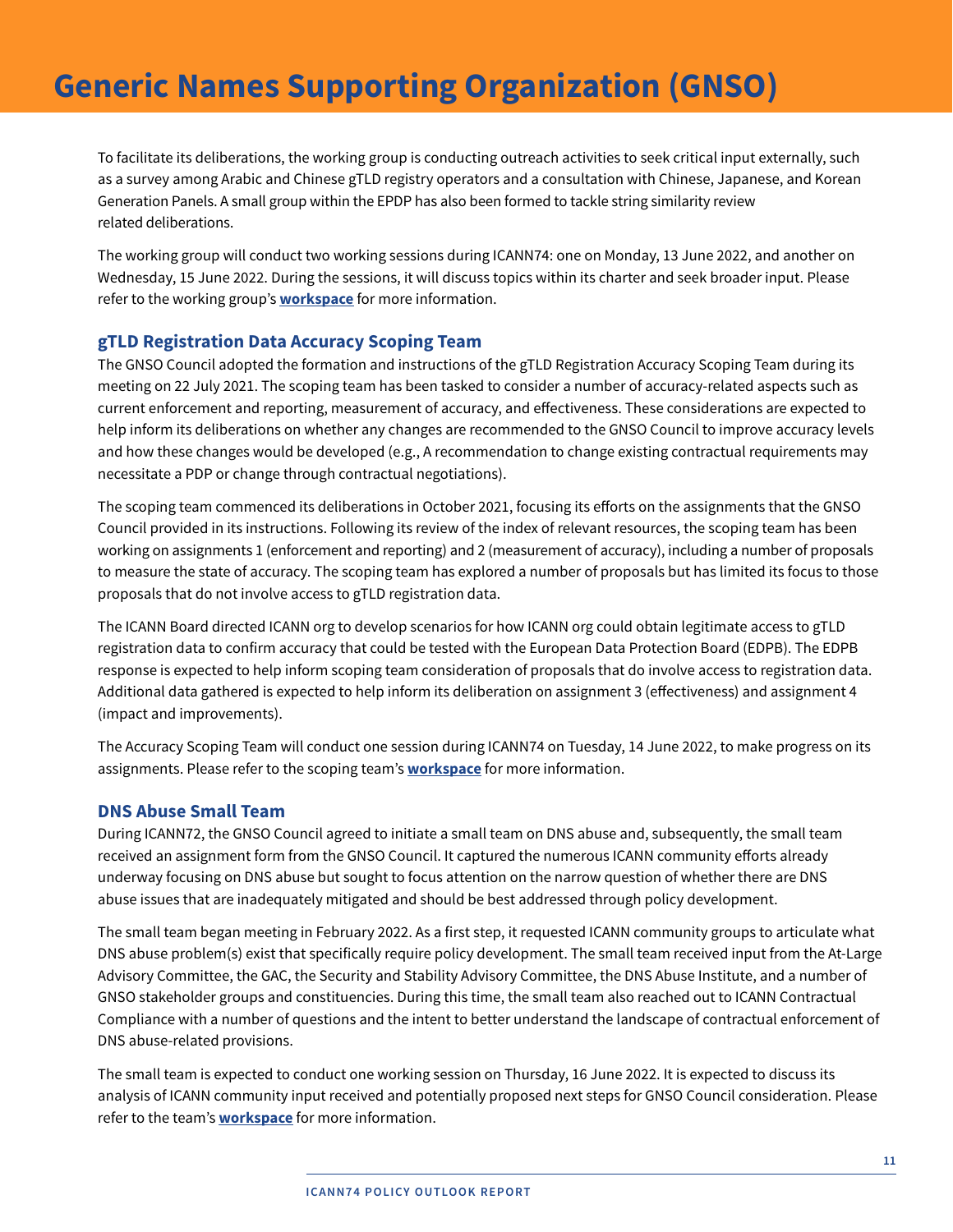#### **New gTLD SubPro PDP**

The New gTLD Subsequent Procedures PDP Working Group began its work on 22 February 2016. Over the course of several years, it convened several subgroups and undertook extensive deliberations on the list of topics in its charter. This work included numerous opportunities for ICANN community input, including Public Comment on its Initial Report, Supplemental Initial Report, Additional Supplemental Initial Report from Work Track 5, and Draft Final Report. The working group submitted its Final Report to the GNSO Council for its consideration on 18 January 2021, with over 300 outputs for 41 topics. Only two outputs did not receive consensus or full consensus support from the working group.

On 18 February 2021, the GNSO Council unanimously approved the outputs achieving consensus or full consensus contained in the PDP Final Report. On 24 March 2021, the GNSO-adopted outputs and the Recommendations Report were sent to the ICANN Board for its review. On 12 September 2021, the ICANN Board directed ICANN org to initiate an ODP for the Final Report outputs. The ODP began on 3 January 2022.

As the ODP progresses, the GNSO Council is considering whether it may be appropriate to conduct additional policy work, possibly in the form of a GNSO Guidance Process, to conduct supplemental work on specific Subsequent Procedures topics. The topics would fall broadly into two areas where: 1) the SubPro Final Report recommendations envisioned substantive work during implementation; and 2) the ODP team has determined additional guidance will be needed if and when implementation commences.

In addition, on 6 March 2022 the ICANN Board sent a letter and framing paper to the GNSO Council proposing a Board-facilitated process for a GAC-GNSO Council dialogue on the topic of closed generics. Closed generics was one of the topics within the PDP charter, but the working group was unable to reach consensus on recommendations for this topic. The GNSO Council provided an initial response to the ICANN Board that it is willing to pursue next steps on a facilitated dialogue. Please refer to the group's **[workspace](https://community.icann.org/display/NGSPP)** for more information.

#### **EPDP-TempSpec**

On 17 May 2018, the ICANN Board approved the Temporary Specification for gTLD Registration Data to allow contracted parties to comply with existing ICANN contractual requirements while also complying with the European Union General Data Protection Regulation (GDPR). The adoption of the Temporary Specification triggered the requirement for the GNSO to complete a consensus PDP within the expedited time frame of one year.

On 19 July 2018, the GNSO Council initiated the two-phase EPDP-TempSpec:

- Phase 1 aimed to decide whether the Temporary Specification should be confirmed by 25 May 2019. Phase 1 concluded in March 2019. An Implementation Review Team is tasked with implementing the ICANN Board-approved Phase 1 policy recommendations.
- Phase 2 focused on the discussion of a System for Standardized Access/Disclosure (SSAD) to Nonpublic gTLD Registration Data and additional topics held over from Phase 1. Phase 2 work concluded in September 2020, with GNSO Council adoption of its recommendations. The EPDP-TempSpec Phase 2 Final Report sets recommendations for the SSAD as well as for the Priority 2 topics (e.g. data retention and city field redaction).

#### **Phase 2**

The GNSO Council consulted with the ICANN Board on the financial sustainability of the SSAD and the concerns expressed within minority statements, including whether a further cost-benefit analysis should be conducted before the ICANN Board considers all SSAD-related recommendations for adoption. During ICANN70, the ICANN Board directed ICANN org to initiate an ODP for SSAD-related recommendations. On 25 January 2022, ICANN org delivered the ODA to the ICANN Board.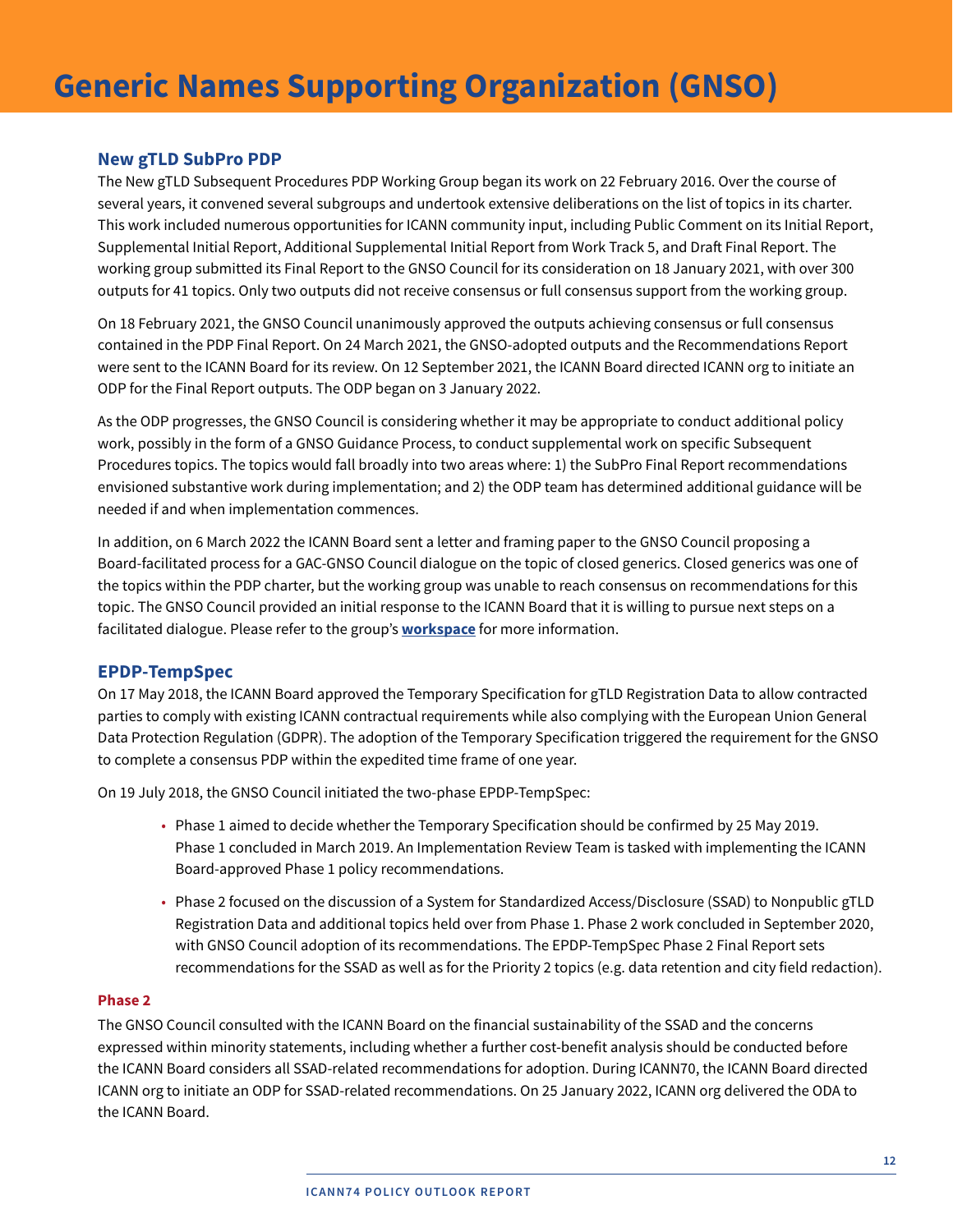The GNSO Council formed the EPDP-TempSpec Phase 2 Small Team consisting of GNSO Council members and EPDP-TempSpec team members. It is tasked with analyzing the ODA and provide the GNSO Council with its feedback on:

- Whether the ODA has correctly interpreted the intent of the SSAD recommendations in the proposed implementation.
- Whether the ODA has overlooked any key aspects of the SSAD recommendations that should be factored in by the ICANN Board when it considers the recommendations.
- Its view on the concerns identified by the ICANN Board and potential options to address these concerns.
- Any other aspects that help inform GNSO Council deliberations and consultation with the ICANN Board.

The small team submitted its preliminary report to the GNSO Council on 4 April 2022. The GNSO Council requested that the ICANN Board instruct ICANN org to develop SSAD Light, which is intended to provide further data that will help address the questions regarding the costs and benefits of the SSAD. The GNSO Council also requested the ICANN Board to pause the consideration of the SSAD recommendations while work on SSAD Light is ongoing. The small team and the GNSO Council plan to discuss this topic during ICANN74. Please refer to the team's **[workspace](https://community.icann.org/display/EOTSFGRD/Phase+2+-+started+-+01+April+2019)** for more information.

#### **Phase 2A**

The GNSO Council asked the EPDP-TempSpec Team to further consider two topics:

- 1. The differentiation of legal vs. natural persons' registration data
- 2. The feasibility of unique contacts to have a uniform anonymized email address

As a result, the EPDP-TempSpec Team reviewed these topics in Phase 2A of its work. The EPDP-TempSpec Team submitted its Final Report to the GNSO Council on 3 September 2021. The Final Report contains four recommendations:

- 1. The mandatory creation of a new Registration Data Directory Services field(s) that allows, but does not require, registrars to designate between natural vs. legal persons and personal vs. non-personal data
- 2.Optional guidance for registrars who choose to differentiate between legal and natural persons
- 3. A recommendation that if ICANN org develops a GDPR Article 40 Code of Conduct, the above-referenced guidance would need to be considered in its development
- 4. Guidance for contracted parties that choose to publish a pseudonymized registrant-based or registration-based email address in the publicly accessible Registration Data Directory Services

The GNSO Council approved the policy recommendations in the EPDP-TempSpec Phase 2A Final Report on 27 October 2021. The ICANN Board approved the Phase 2A Final Report on 10 March 2022. Implementation planning is now underway. Please refer to the team's **[workspace](https://community.icann.org/pages/viewpage.action?pageId=150177878)** for more information.

#### **More Information**

Read the **[GNSO Policy Briefing](https://gnso.icann.org/en/issues/policy-briefing)** to help you prepare for ICANN74. Those interested in GNSO policy activities are welcome to attend the GNSO Policy Update webinar during ICANN74 Prep Week on Tuesday, 31 May 2022.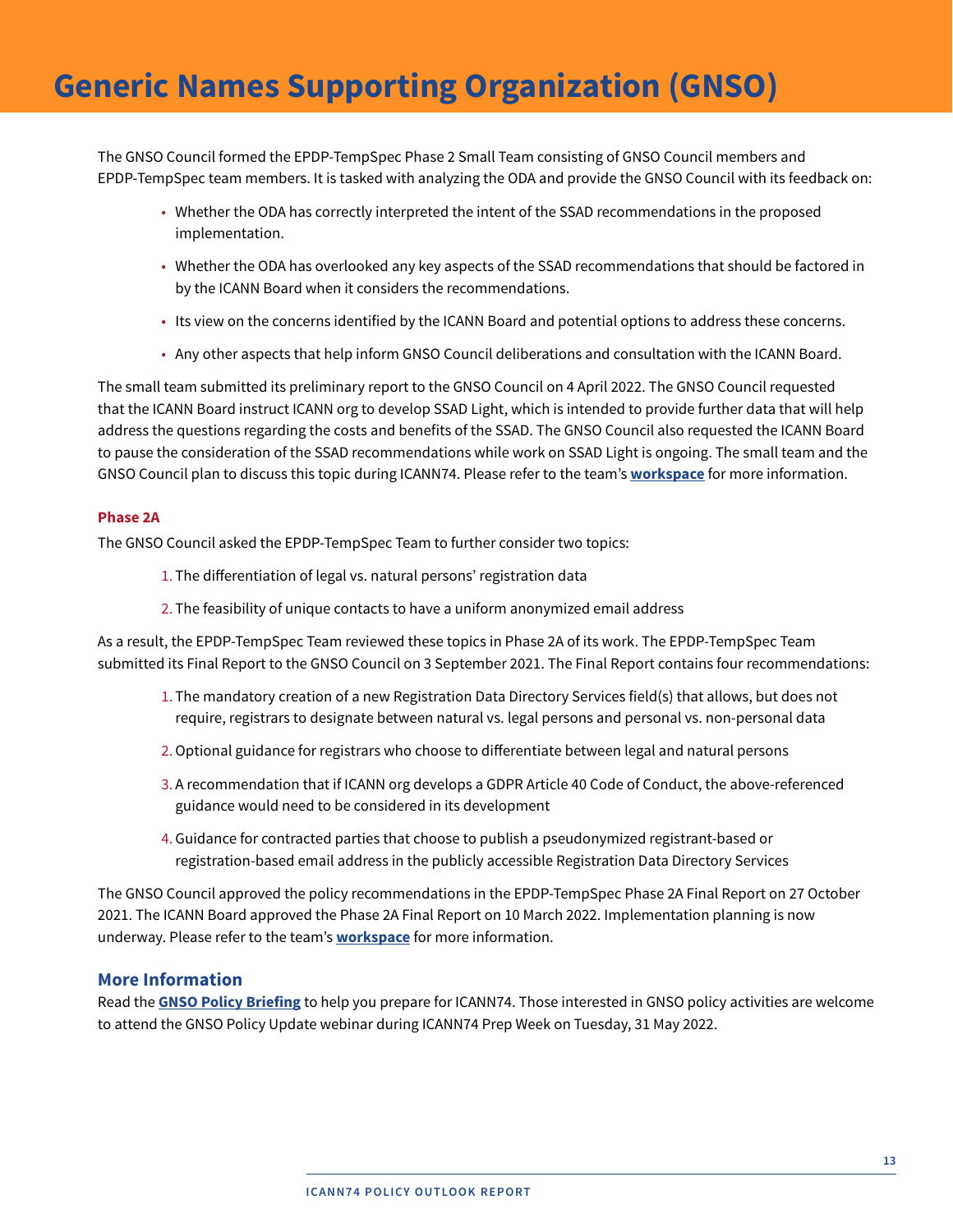# **Session Details**

*Session times provided in this report are in UTC+2. Please refer to the [ICANN74 schedule](https://74.schedule.icann.org/) for the most current information.*

#### **PDP Working Group and Scoping Team Sessions**

*Transfer Policy Review PDP Working Session* Monday, 13 June | 10:30-12:00

#### *EPDP-IDNs Working Sessions*

Monday, 13 June | 16:30-17:30 Wednesday, 15 June | 10:30-12:00

*Accuracy Scoping Team* Tuesday, 14 June | 13:15-14:30

*DNS Abuse Small Team* Thursday, 16 June | 13:15-14:30

#### **GNSO Council Sessions**

*GNSO Council Meeting* Wednesday, 15 June | 13:15-15:15

*GNSO Council Wrap-Up* Thursday, 16 June | 15:00-16:00

#### **Joint Sessions**

*GNSO and GAC* Monday, 13 June | 15:00-16:00

#### *GNSO and ccNSO*

Wednesday, 15 June | 09:00-10:00

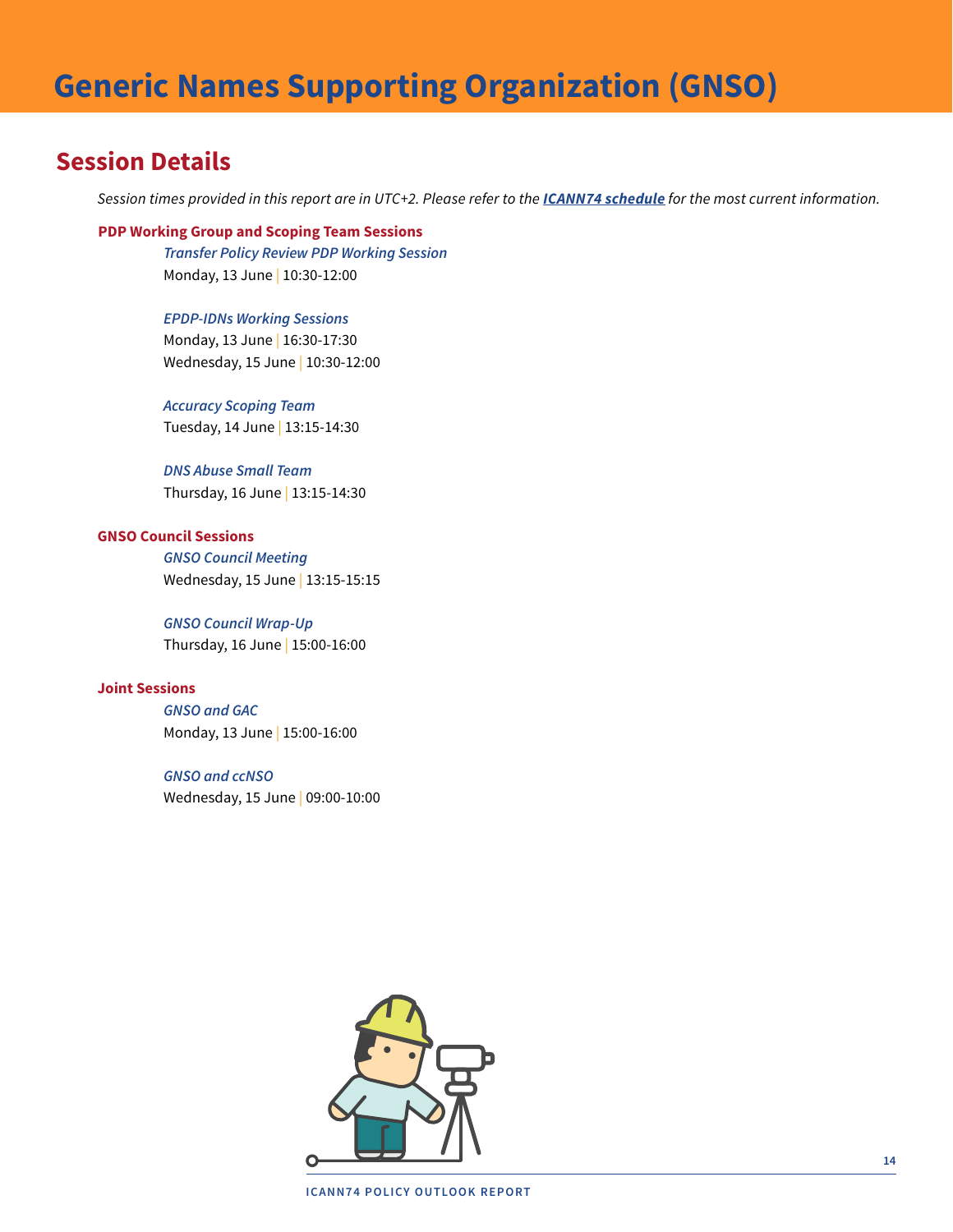<span id="page-14-0"></span>During ICANN74, the At-Large community, consisting of members of the At-Large Advisory Committee (ALAC), leaders of the Regional At-Large Organizations (RALOs), liaisons, and At-Large members, will hold 10 sessions. The sessions will include two At-Large priority sessions, two joint sessions, four RALO sessions, and At-Large welcome and a wrap-up sessions.

# **Background**

At-Large is the name for the community of individual Internet users who participate in the policy development work of ICANN. Currently, more than 250 At-Large Structures and 142 individuals organized into five RALOs represent the views of individual Internet users.

The ALAC is one of four Advisory Committees within ICANN. The ALAC, consisting of 15 members, serves as the primary organizational home within ICANN for individual Internet users. The role of the ALAC is to consider and provide advice on the activities of ICANN as they relate to the interests of individual Internet users.

The work of the At-Large community takes place primarily in **[working groups](https://community.icann.org/display/atlarge/At-Large+Working+Groups)** divided into three tracks: At-Large policy, outreach and engagement, and operations. At-Large conducts its work through regular teleconferences and active participation during ICANN Public Meetings.

You can learn more about the At-Large community, its activities, and how to join on the **[At-Large website](https://atlarge.icann.org/)** and **[At-Large](https://community.icann.org/pages/viewpage.action?pageId=2265510)  [workspace](https://community.icann.org/pages/viewpage.action?pageId=2265510)**. Also, **[two ICANN Learn courses](https://atlarge.icann.org/get-involved/at-large-icann-learn-courses-en)** provide additional information on how you can start and continue your involvement in the activities of the At-Large community.

#### **Priority Sessions**

During ICANN74, there will be two At-Large priority sessions. The first session is "Evolving the DNS Abuse Conversation: An End User Perspective." The session will focus on the role of the At-Large community in mitigating Domain Name System (DNS) abuse. The session will also explore the At-Large role as an advocate for end users in reducing domain name abuse resulting from maliciously registered domain names as well as compromised websites.

The second session is "Closed Generics: Finding a Better Balance." Following bilateral discussions with the ICANN Board and GNSO leadership, the ALAC will discuss the topic of closed generics. This will be an internal At-Large session in order to establish a more nuanced position. However, observers are welcome.

#### **Joint Sessions**

Meeting with other Advisory Committees is of critical importance to the ALAC because it allows for both open dialogue and new perspectives. During ICANN74, the ALAC will meet with the Security and Stability Advisory Committee (SSAC) to discuss issues of mutual importance. The agenda includes the System for Standardized Access/Disclosure, the SSAC Addendum to SAC114, and the Name Collision Analysis Project. The ALAC and Governmental Advisory Committee will discuss topics of mutual interest as well.

#### **Outreach and Engagement**

During ICANN74, outreach and engagement activities will include social media plans organized by the At-Large Social Media Working Group.

There will be several sessions hosted by the RALOs. There will be a Regional Leadership Meeting, which includes all the leaders of the five RALOs and interested members of the At-Large community.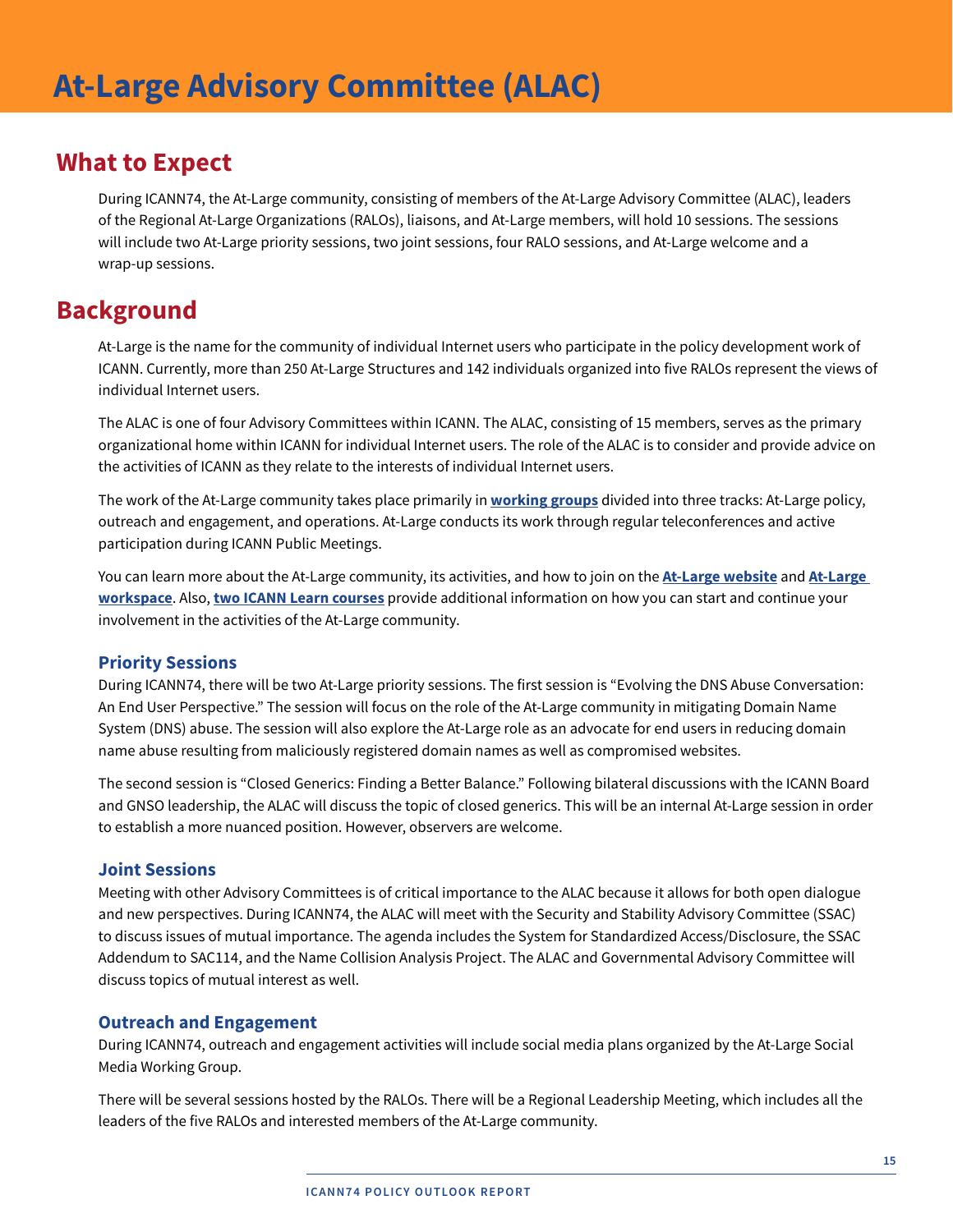#### **AFRALO**

The African RALO will hold a session to discuss the draft statement on the role of the AFRALO community in mitigating DNS abuse. The agenda will feature speakers from ICANN org, the ICANN Board, and other African stakeholders, as well as a review of a statement to the ICANN Board.

#### **EURALO**

The European RALO will hold two sessions during ICANN74. The first session, "Shaping the European Union's Digital Future: Sovereignty, Legal, and Regulatory Frameworks," will feature a panel with ICANN community and ICANN Board members. The second session, "Internet Governance and Multistakeholderism in Times of Emergency," will feature representatives of the five RALOs providing examples of their region's experience during emergencies.

#### **Operations**

The At-Large community will hold a Welcome Session to provide an overview of the ICANN74 sessions organized by At-Large and those of particular interest to its members. It will also include a preview of the At-Large talking points covering issues such as Universal Acceptance, DNS abuse and New Generic Top-Level Domains Subsequent Procedures. The At-Large Wrap-Up Session will review the highlights of ICANN74 and will feature a discussion with the ICANN President, CEO, and members of the ICANN Board. The session will conclude with a preview of the ICANN75 Annual General Meeting.

# **Session Details**

All ICANN74 At-Large sessions, including their dates and times, are listed on the At-Large ICANN74 workspace. This workspace also includes other key information related to At-Large activities during ICANN74.

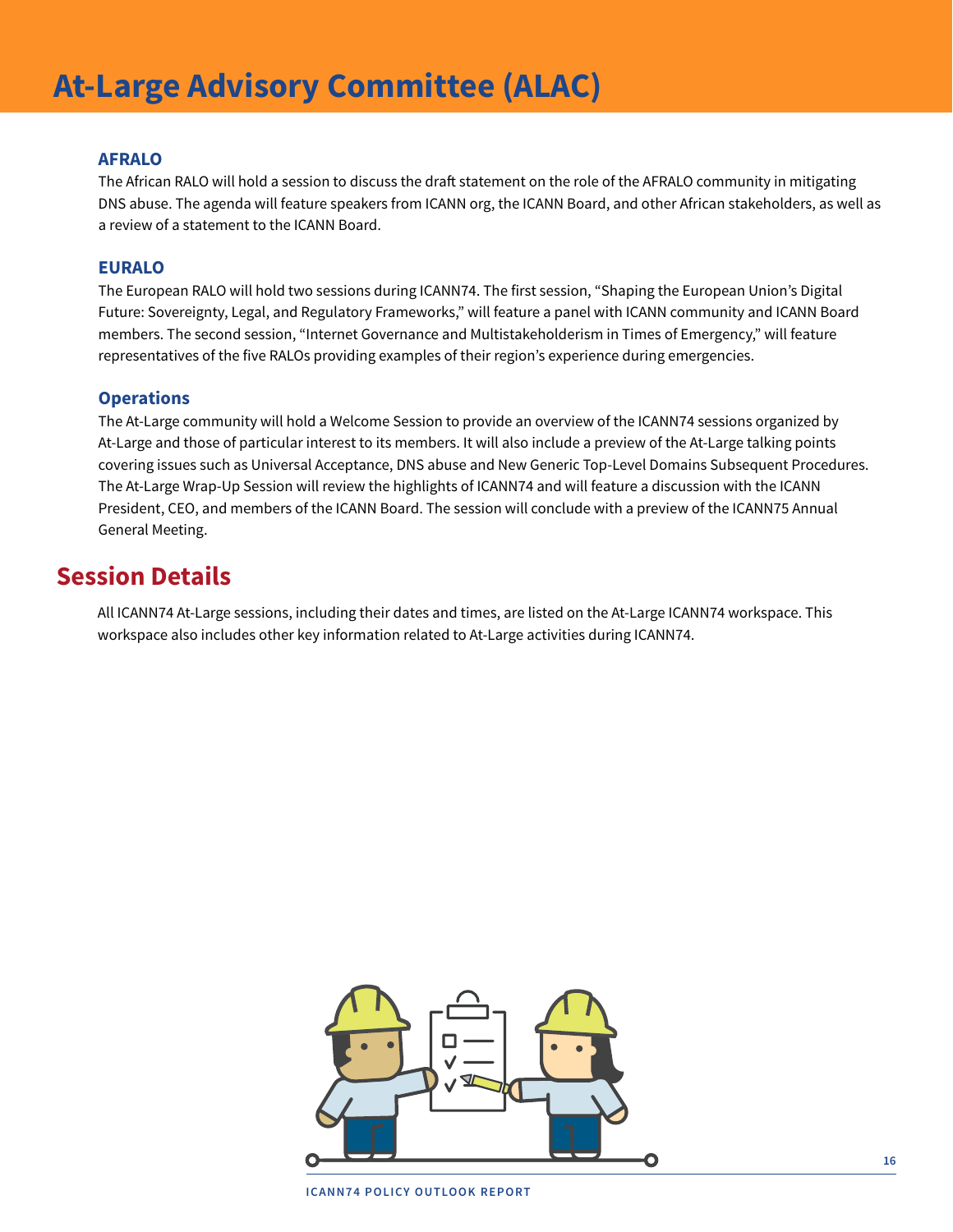<span id="page-16-0"></span>The GAC plans to conduct over 20 hours of substantive discussions on topics and issues of priority interest to government participants. The hybrid format during ICANN74 offers opportunities and challenges to integrate the contributions of both in-person and remote GAC participants.

During ICANN74, the GAC leadership and membership will continue their work on a number of topics that have attracted priority attention from governments throughout the last two years:

- Subsequent procedures for potential new rounds of generic top-level domains (gTLDs), including:
- How to resolve discussions about closed generics
- Developments regarding the ICANN org Operational Design Phase on this topic
- Registration Directory Services (RDS) and data protection policies, including:
- Follow-up on Phases 2 and 2A of the Generic Names Supporting Organization (GNSO) Expedited Policy Development Process on the Temporary Specification for gTLD Registration Data
- Implementation developments regarding the System for Standardized Access/Disclosure
- Domain Name System (DNS) abuse mitigation measures
- Rights protection mechanisms for intergovernmental organizations

Development of the GAC Communiqué in a hybrid format, with both in-person and remote participants, is new. The GAC has devoted additional time for this new experience. Preparations are in place for additional topic discussions about GAC operational matters should communiqué drafting take less time.

The GAC schedule for ICANN74 acknowledges that the Policy Forum creates additional opportunities for GAC participants to contribute to cross-community deliberations and to collaborate with other ICANN community groups. Recognizing that over 130 new GAC participants have joined in the last two years, targeted networking sessions are planned.

#### **Agenda**

The GAC chair will open with a report to the GAC on recent work progress and accomplishments since ICANN73, including various GAC correspondence and Public Comment submissions, the ICANN Board scorecard response to the GAC ICANN73 Communiqué, and plans for the joint session with the ICANN Board during ICANN74. Co-chairs of several GAC working groups will also use this time to brief the GAC on the progress of their recent efforts.

Additionally, the GAC agenda will feature strategic planning on DNS abuse mitigation matters, discussion of recent developments regarding RDS and data protection, drafting the ICANN74 GAC Communiqué, and interactions with the ICANN Board, At-Large Advisory Committee, and GNSO.

The GAC preparation process also continues to evolve. Continuing the practice of the last two years, GAC members have worked to identify specific objectives for each session. Written briefings for GAC members will be supplemented with webinar briefings from ICANN org and GAC topic leads, while website information will also expand.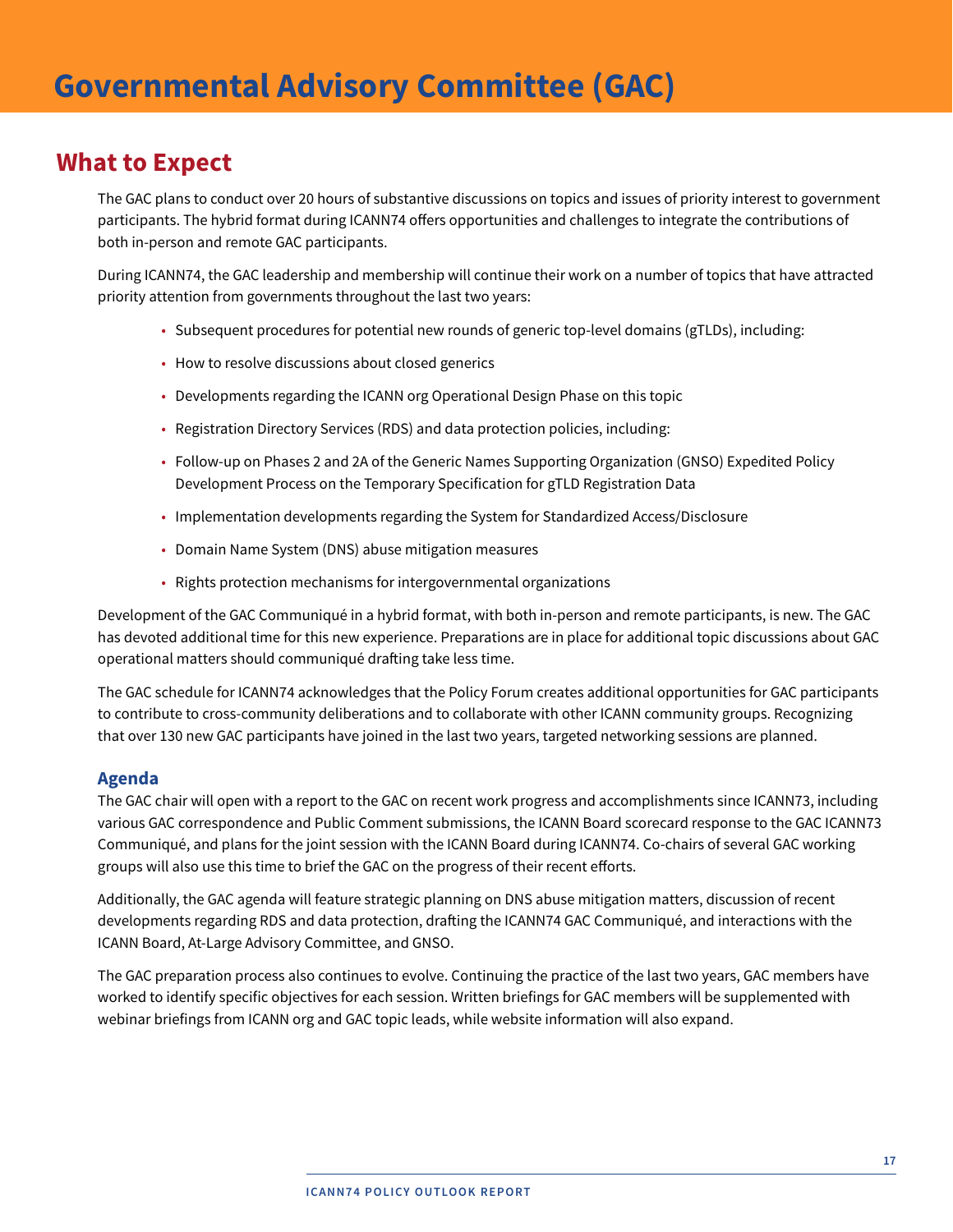# **Background**

GAC membership consists of national governments and distinct economies recognized in international forums. Multinational governmental and treaty organizations as well as public authorities participate in the GAC in an observer capacity. There are currently 179 GAC members and 38 GAC observer organizations.

The GAC provides advice on the public policy aspects of ICANN's responsibilities with regard to the DNS. GAC consensus advice has a particular status under the ICANN Bylaws. Such advice must be duly taken into account by the ICANN Board, and if the ICANN Board proposes actions that would be inconsistent with GAC consensus advice, it must provide reasons for doing so and attempt to reach a mutually acceptable solution with the committee.

Further information about the GAC and its various work efforts, processes, and operating principles can be found on the **[GAC website](https://gac.icann.org/)**.

# **Session Details**

All GAC sessions will be open to the entire ICANN community. Each GAC session will feature simultaneous remote interpretation in the six United Nations languages. GAC sessions will start promptly at 09:00 UTC+2 each day. The GAC worked to align its agenda with the ICANN74 plenary session for the convenience of both in-person and remote participants. GAC members have also been active participants in those planning efforts.

This principle of openness will be particularly evident during the GAC Communiqué drafting sessions scheduled for Wednesday, 15 June, and Thursday, 16 June. The GAC continues to build on previous drafting process improvements. Based on those successful experiences, the GAC has increased opportunities for contributions before the ICANN Public Meeting begins and scheduled nearly seven hours of document discussion and drafting time during ICANN74.

Details regarding specific GAC plenary sessions can be found on the **[GAC ICANN74 agenda webpage](https://gac.icann.org/agendas/icann74-hybrid-meeting-agenda)**, where all session briefings, descriptions, materials, and presentations will be published.

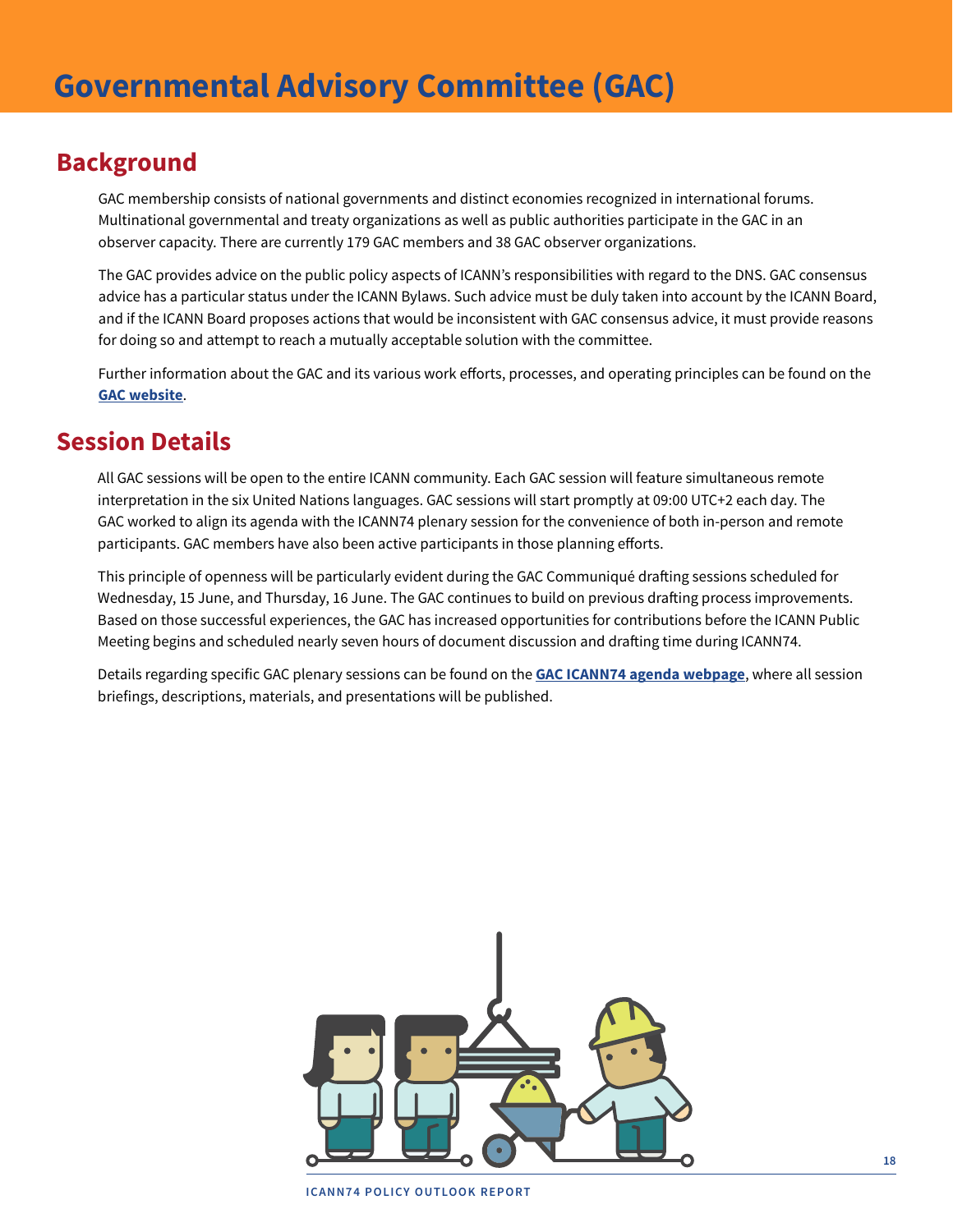<span id="page-18-0"></span>The RSSAC will conduct two work sessions throughout the week to advance its work and discuss various internal matters, including an update of "RSSAC002v4: RSSAC Advisory on Measurements of the Root Server System." The RSSAC will also conduct its monthly meeting and will continue to raise awareness about its recent **[publications](https://www.icann.org/groups/rssac/documents)**, namely "RSSAC047v2: RSSAC Advisory on Metrics for the DNS Root Servers and the Root Server System," "RSSAC058: Success Criteria for the RSS Governance Structure," and "RSSAC059: RSSAC Advisory on Success Criteria for the Root Server System Governance Structure."

# **Background**

The **[RSSAC](https://www.icann.org/groups/rssac)** advises the ICANN community and the ICANN Board on matters relating to the operation, administration, security, and integrity of the root server system. The RSSAC consists of representatives from the root server operator organizations and liaisons from the partner organizations involved in the technical and operational management of the root zone.

The **[RSSAC Caucus](https://www.icann.org/groups/rssac-caucus)** is composed of Domain Name System experts who have an interest in the RSS, broadening the base of diverse technical expertise available for RSSAC work. The primary role of the RSSAC Caucus is to perform research and produce publications on topics relevant to the mission of the RSSAC.

The RSSAC Caucus Membership Committee appoints members of the RSSAC Caucus. In addition, all RSSAC members are members of the RSSAC Caucus. Currently, there is no active work party in the RSSAC Caucus. Please view information about previous RSSAC Caucus work parties on the RSSAC Caucus **[webpage](https://www.icann.org/resources/pages/rssac-caucus-work-parties-2017-06-20-en)**.

# **Session Details**

*Session times provided in this report are in UTC+2. Please refer to the [ICANN74 schedule](https://74.schedule.icann.org/) for the most current information.*

#### **RSSAC Work Sessions**

Tuesday, 14 June | 15:00-16:00 Wednesday, 15 June | 16:30-17:30

#### **RSSAC Meeting**

Tuesday, 14 June | 16:30-17:30

![](_page_18_Picture_13.jpeg)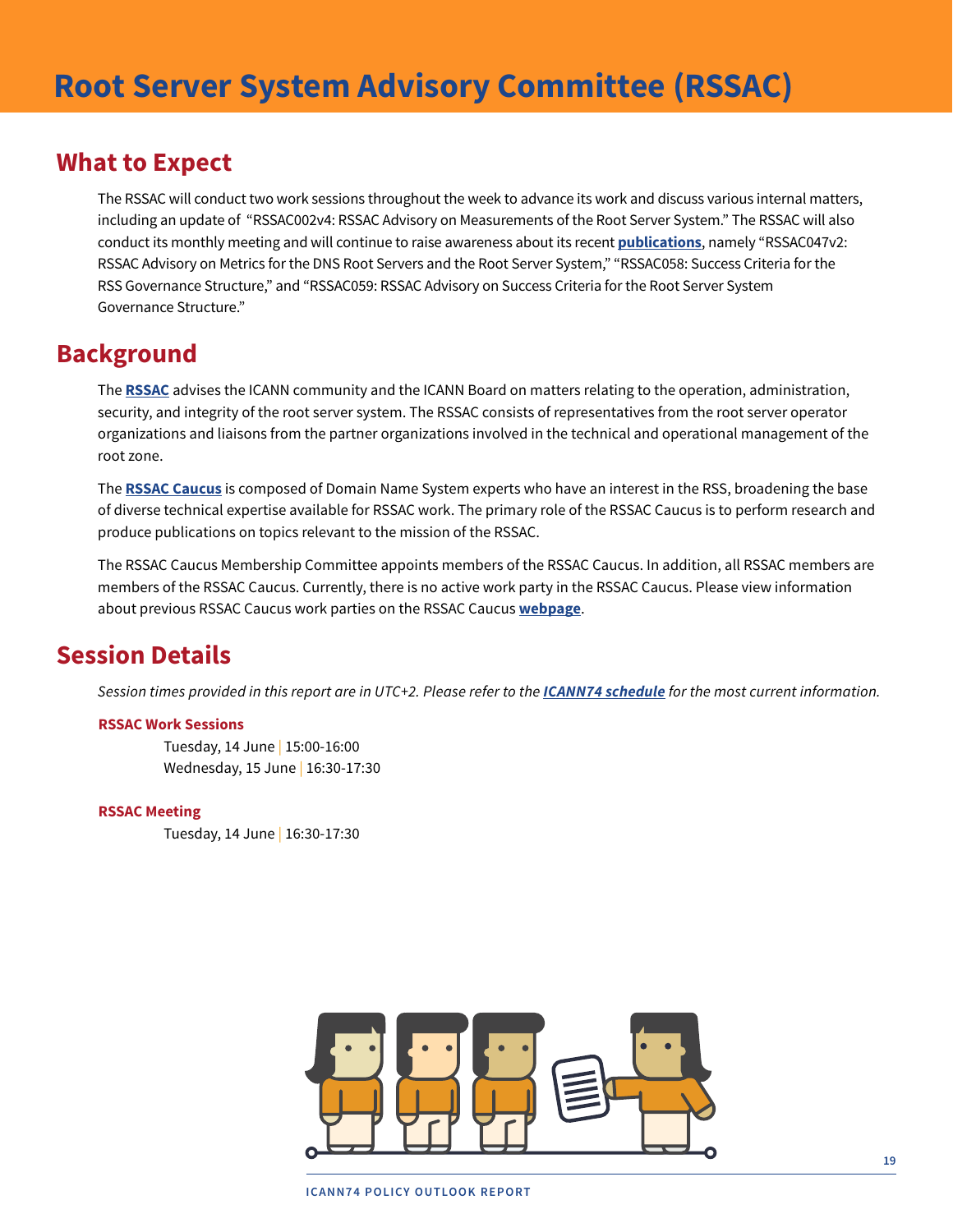<span id="page-19-0"></span>The SSAC will hold a workshop on Domain Name System Security Extensions (DNSSEC) and security during ICANN74. DNSSEC continues to be deployed around the world at an accelerating pace. Now that DNSSEC has become an operational norm for many registries, registrars, and Internet service providers, this workshop will provide the opportunity to hear about what DNSSEC and security experts are learning as they deploy and manage DNSSEC.

With the return of in-person participation for ICANN Public Meetings, the SSAC is conducting internal and bilateral meetings. The SSAC will not be hosting a public session during ICANN74.

# **Background**

The SSAC advises the ICANN community and the ICANN Board on matters relating to the security and integrity of the naming and address allocation systems of the Internet. This includes operational matters such as those pertaining to the correct and reliable operation of the root name system, administrative matters such as those pertaining to address allocation and Internet number assignment, and registration matters such as those pertaining to registry and registrar services like WHOIS.

#### **How do I participate in the SSAC?**

For information on how to participate in the SSAC, see the **[SSAC Operational Procedures](https://www.icann.org/en/system/files/files/ssac-operational-procedures-v9.0-05jan20-en.pdf)** and the **[SSAC Introduction](https://www.icann.org/en/system/files/files/ssac-intro-02may22-en.pdf)**.

# **Session Details**

*Session times provided in this report are in UTC+2. Please refer to the [ICANN74 schedule](https://74.schedule.icann.org/) for the most current information.*

#### **DNSSEC and Security Workshop**

Monday, 13 June | 09:00-10:00 and 10:30-12:00

This session is a public presentation and discussion with those actively engaged in the deployment of DNSSEC. The DNSSEC and Security Workshop also focuses on various emerging security-related issues such as DNS over TLS/DNS over HTTPS impacts and potential abuses, impacts of Resource Public Key Infrastructure deployments, Border Gateway Protocol hijacking, and other Internet-related routing issues.

Anyone with an interest in the deployment of DNSSEC and DNS security, particularly registry, registrar, and Internet service provider employees with technical, operational, and strategic planning roles, may want to attend.

![](_page_19_Picture_14.jpeg)